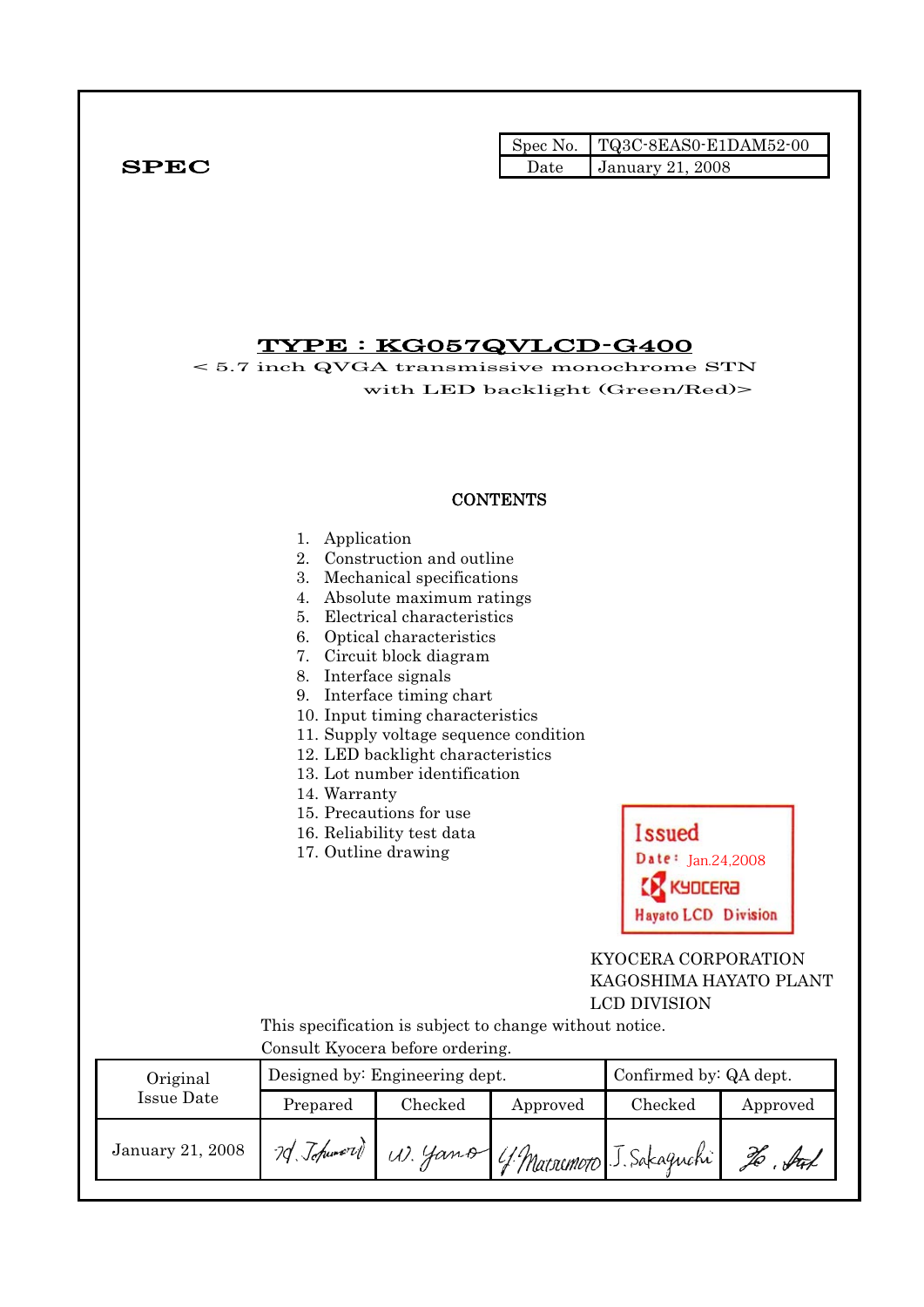| Spec No.              | Part No.        | Page |
|-----------------------|-----------------|------|
| TQ3C-8EAS0-E1DAM52-00 | KG057QVLCD-G400 |      |

# Warning

- 1. This Kyocera LCD module has been specifically designed for use only in electronic devices and industrial machines in the area of audio control, office automation, industrial control home appliances, etc. The module should not be used in applications where the highest level of safety and reliability are required and module failure or malfunction of such module results in physical harm or loss of life, as well as enormous damage or loss. Such fields of applications include, without limitation, medical, aerospace, communications infrastructure, atomic energy control. Kyocera expressly disclaims any and all liability resulting in any way to the use of the module in such applications.
- 2. Customer agrees to indemnity, defend and hold Kyocera harmless from and against any and all actions, claims, damages, liabilities, awards, costs, and expenses, including legal expenses, resulting from or arising out of Customer's use, or sale for use, or Kyocera modules in applications.

# Caution

1. Kyocera shall have the right, which Customer hereby acknowledges, to immediately scrap or destroy tooling for Kyocera modules for which no Purchase Orders have been received from the Customer in a two-year period.

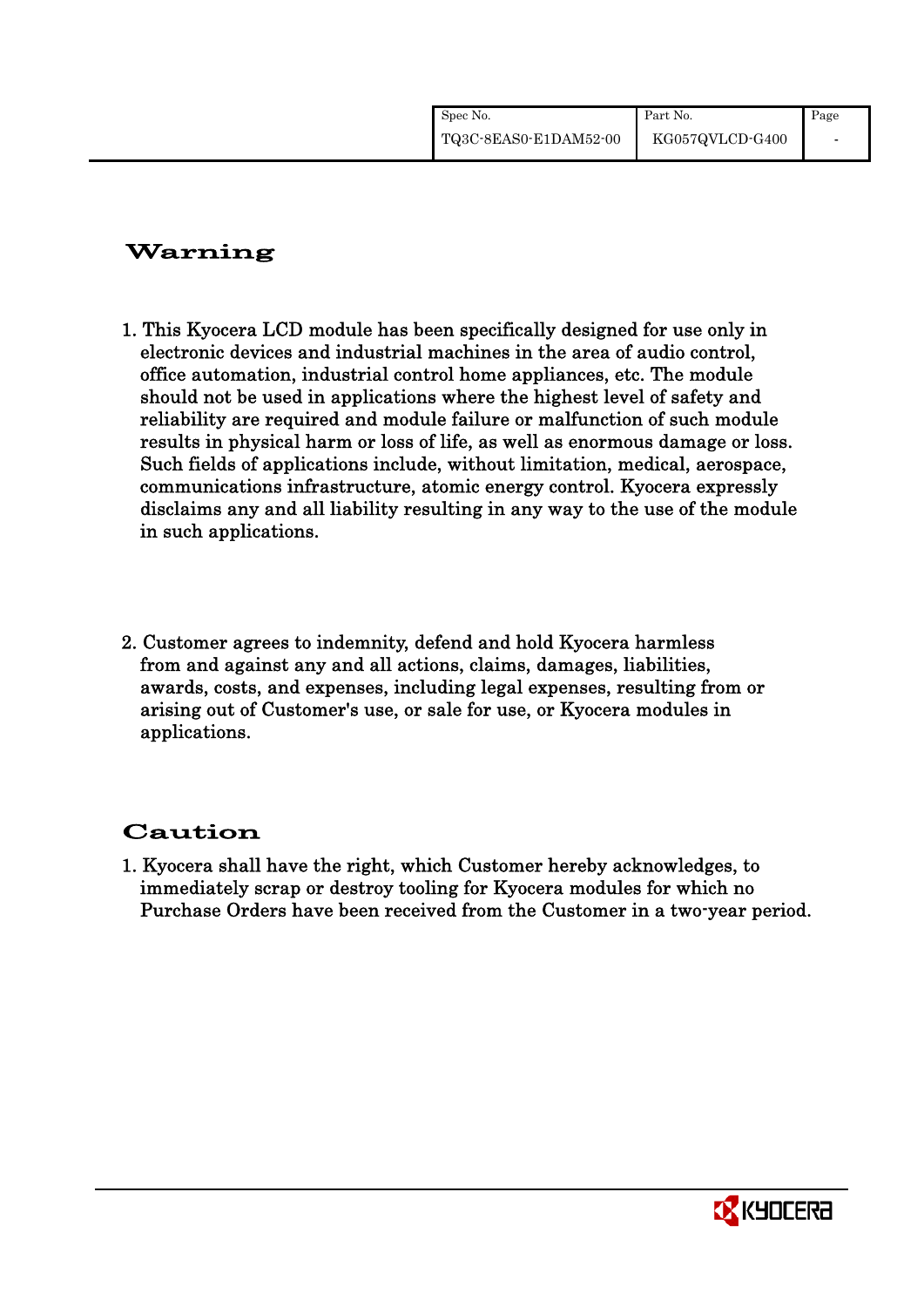|         |             |                                             | ${\rm Spec}$ No. |                                                    |  | Part No.                                 |                                             | $\rm Page$ |
|---------|-------------|---------------------------------------------|------------------|----------------------------------------------------|--|------------------------------------------|---------------------------------------------|------------|
|         |             |                                             |                  | ${\bf TQ3C\text{-}SEAS0\text{-}E1DAM52\text{-}00}$ |  |                                          | ${\rm KG057} {\rm QVLCD}\mbox{-}{\rm G400}$ |            |
|         |             |                                             |                  | Revision record                                    |  |                                          |                                             |            |
|         | $\rm{Date}$ | Designed by : Engineering dept.<br>Prepared | $\rm Checked$    |                                                    |  | Confirmed by : QA dept.<br>$\rm Checked$ |                                             |            |
|         |             |                                             |                  | Approved                                           |  |                                          | Approved                                    |            |
|         |             |                                             |                  |                                                    |  |                                          |                                             |            |
| Rev.No. | Date        | Page                                        |                  | $\label{eq:2} \textbf{Descriptions}$               |  |                                          |                                             |            |
|         |             |                                             |                  |                                                    |  |                                          |                                             |            |
|         |             |                                             |                  |                                                    |  |                                          |                                             |            |
|         |             |                                             |                  |                                                    |  |                                          |                                             |            |
|         |             |                                             |                  |                                                    |  |                                          |                                             |            |
|         |             |                                             |                  |                                                    |  |                                          |                                             |            |
|         |             |                                             |                  |                                                    |  |                                          |                                             |            |
|         |             |                                             |                  |                                                    |  |                                          |                                             |            |
|         |             |                                             |                  |                                                    |  |                                          |                                             |            |
|         |             |                                             |                  |                                                    |  |                                          |                                             |            |
|         |             |                                             |                  |                                                    |  |                                          |                                             |            |
|         |             |                                             |                  |                                                    |  |                                          |                                             |            |
|         |             |                                             |                  |                                                    |  |                                          |                                             |            |
|         |             |                                             |                  |                                                    |  |                                          |                                             |            |
|         |             |                                             |                  |                                                    |  |                                          |                                             |            |
|         |             |                                             |                  |                                                    |  |                                          |                                             |            |
|         |             |                                             |                  |                                                    |  |                                          |                                             |            |
|         |             |                                             |                  |                                                    |  |                                          |                                             |            |
|         |             |                                             |                  |                                                    |  |                                          |                                             |            |
|         |             |                                             |                  |                                                    |  |                                          |                                             |            |
|         |             |                                             |                  |                                                    |  |                                          |                                             |            |
|         |             |                                             |                  |                                                    |  |                                          |                                             |            |
|         |             |                                             |                  |                                                    |  |                                          |                                             |            |
|         |             |                                             |                  |                                                    |  |                                          |                                             |            |
|         |             |                                             |                  |                                                    |  |                                          |                                             |            |
|         |             |                                             |                  |                                                    |  |                                          |                                             |            |
|         |             |                                             |                  |                                                    |  |                                          |                                             |            |
|         |             |                                             |                  |                                                    |  |                                          |                                             |            |
|         |             |                                             |                  |                                                    |  |                                          |                                             |            |
|         |             |                                             |                  |                                                    |  |                                          |                                             |            |
|         |             |                                             |                  |                                                    |  |                                          |                                             |            |
|         |             |                                             |                  |                                                    |  |                                          |                                             |            |
|         |             |                                             |                  |                                                    |  |                                          |                                             |            |

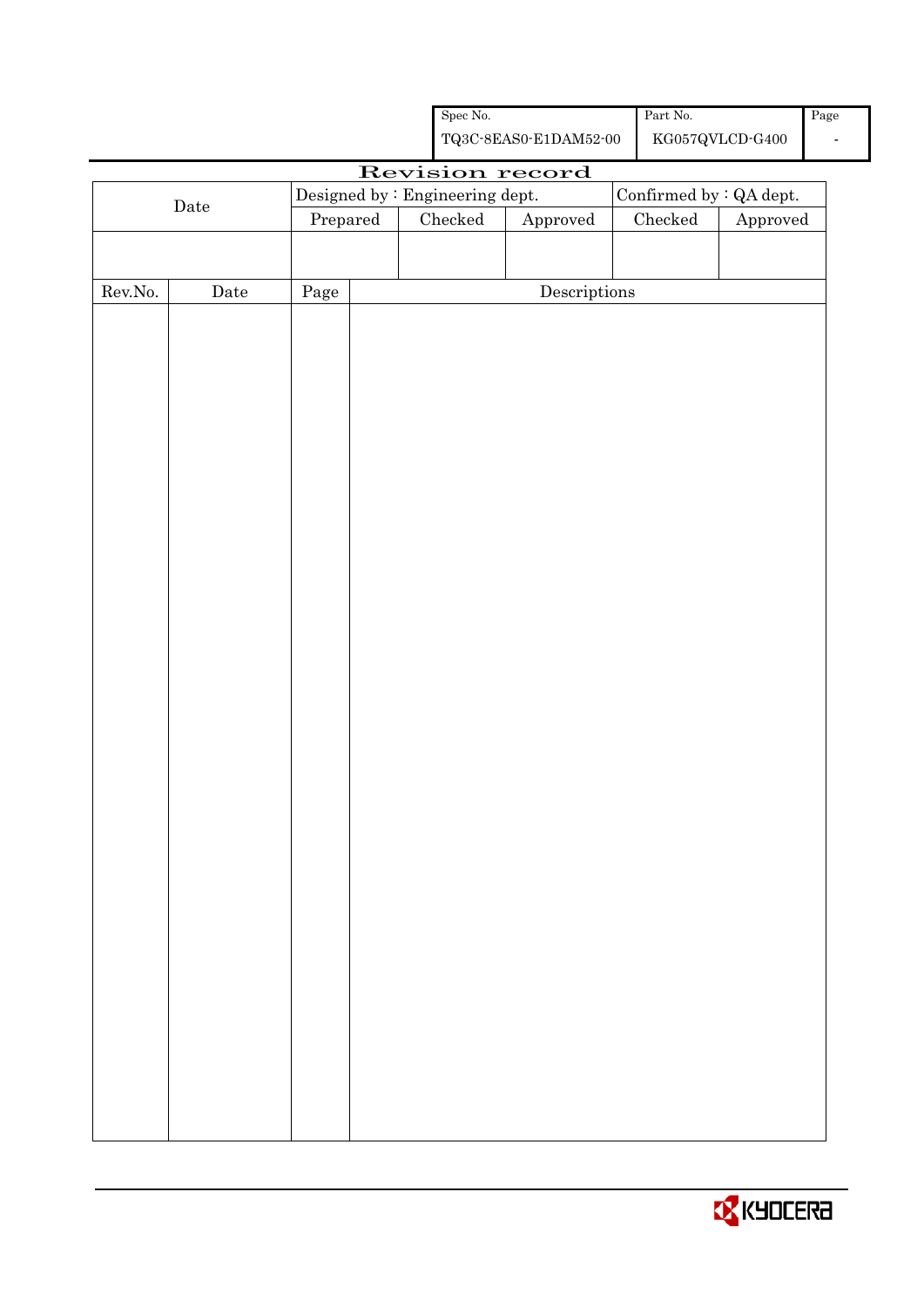## 1. Application

This document defines the specification of KG057QVLCD-G400. (RoHS Compliant)

### 2. Construction and outline

| <b>LCD</b>         | : Transmissive monochrome dot matrix type STN             |
|--------------------|-----------------------------------------------------------|
| Duty ratio         | $\div 1/240$ duty                                         |
| Backlight system   | : LED(Green / Red)                                        |
| Polarizer          | $\therefore$ Glare treatment                              |
| Additional circuit | : Bias voltage circuit, Randomizing circuit,              |
|                    | DC/DC converter circuit, Temperature compensation circuit |
|                    | (Without constant current circuit for LED backlight)      |

### 3. Mechanical specifications

| <b>Item</b>            | Specification                                                     | Unit |
|------------------------|-------------------------------------------------------------------|------|
| Outline dimensions     | 144 (W) $\times$ (104.8) (H) $\times$ 12.7 (D)                    | mm   |
| Active area            | $115.18$ (W) $\times$ 86.38 (H)<br>(14.4cm / 5.7 inch (Diagonal)) | mm   |
| Effective viewing area | $117.2$ (W) $\times$ 88.4 (H)                                     | mm   |
| Dot format             | $320 \text{ (W)} \times 240 \text{ (H)}$                          | dot  |
| Dot size               | $0.34$ (W) $\times$ 0.34 (H)                                      | mm   |
| Dot pitch              | $0.36$ (W) $\times$ 0.36 (H)                                      | mm   |
| Base color<br>*1       | Normally Black                                                    |      |
| Mass                   | 175                                                               | g    |

\*1 Due to the characteristics of the LCD material, the color varies with environmental temperature.

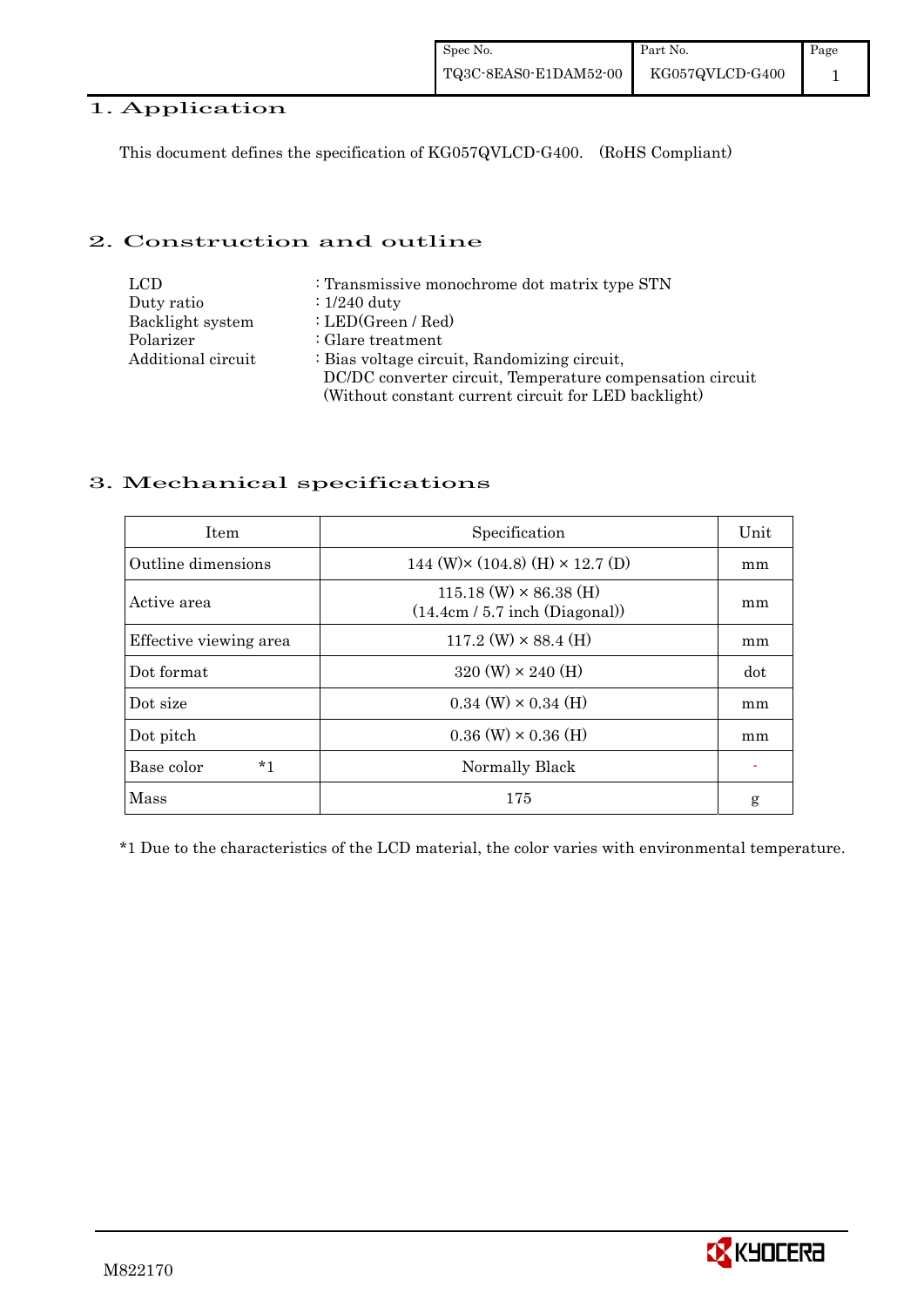### 4. Absolute maximum ratings

4-1. Electrical absolute maximum ratings

| <b>Item</b>                                | Symbol             | Min.   | Max.         | Unit |
|--------------------------------------------|--------------------|--------|--------------|------|
| Supply voltage for logic                   | $\rm V_{DD}$       | $_{0}$ | 6.0          |      |
| Supply voltage for LCD driving             | $\rm V_{\rm CONT}$ | 0      | $\rm V_{DD}$ |      |
| *1<br>Input signal voltage                 | $\rm V_{\rm IN}$   | 0      | $\rm V_{DD}$ |      |
| FRM frequency                              | f <sub>FRM</sub>   |        | 150          | Hz   |
| LED forward current (Green LED)<br>$*_{2}$ | IF <sub>G</sub>    |        | 27           | mA   |
| *2<br>(Green LED)<br>Reversed voltage      | ${\rm VR_G}$       |        | 5            |      |
| LED forward current (Red LED)<br>*3        | IF <sub>R</sub>    |        | 27           | mA   |
| (Red LED)<br>$*3$<br>Reversed voltage      | $\rm{VR}_{\rm{R}}$ |        | 12           |      |

\*1 Input signal : FRM, LOAD, CP, DISP, D0~D3

\*2 For each "AN1-CA1", "AN2-CA2"

\*3 For AN3-CA3

#### 4-2. Environmental absolute maximum ratings

| Item                  |         | Symbol                  | Min.  | Max.    | Unit      |
|-----------------------|---------|-------------------------|-------|---------|-----------|
| Operating temperature | $*1$    | Top                     | $-20$ | 70      | $\circ$ C |
| Storage temperature   | $*_{2}$ | <b>T</b> <sub>STO</sub> | $-30$ | 80      | $\circ$ C |
| Operating humidity    | $*_{3}$ | Hop                     | 10    | $*_{4}$ | %RH       |
| Storage humidity      | $*3$    | H <sub>STO</sub>        | 10    | $*_{4}$ | %RH       |
| Vibration             |         |                         | $*5$  | $*5$    |           |
| Shock                 |         |                         | $*6$  | $*6$    |           |

\*1 Operating temperature means a temperature which operation shall be guaranteed. Since display performance is evaluated at 25°C, another temperature range should be confirmed.

\*2 Temp. =  $-30^{\circ}$ C $<$ 48h, Temp. =  $80^{\circ}$ C $<$ 168h

 Store LCD panels at normal temperature/humidity. Keep them free from vibration and shock. An LCD panel that is kept at a low or a high temperature for a long time can be defective due to other conditions, even if the low or high temperature satisfies the standard.

(Please refer to "Precautions for Use" for details.)

- \*3 Non-condensing
- \*4 Temp.≦40°C, 85%RH Max.

Temp. $>40^{\circ}$ C, Absolute humidity shall be less than 85%RH at 40°C.

 $*5$ 

| Frequency       | $10\sim$ 55 Hz    | Acceleration value           |
|-----------------|-------------------|------------------------------|
| Vibration width | $0.15$ m m        | $(0.3 \sim 9 \text{ m/s}^2)$ |
| Interval        | $10 - 55 - 10$ Hz | 1 minutes                    |

 2 hours in each direction X, Y, Z (6 hours total) EIAJ ED-2531

EIAJ ED-2531



<sup>\*6</sup> Acceleration: 490 m/s2, Pulse width: 11 ms

<sup>3</sup> times in each direction:  $\pm X$ ,  $\pm Y$ ,  $\pm Z$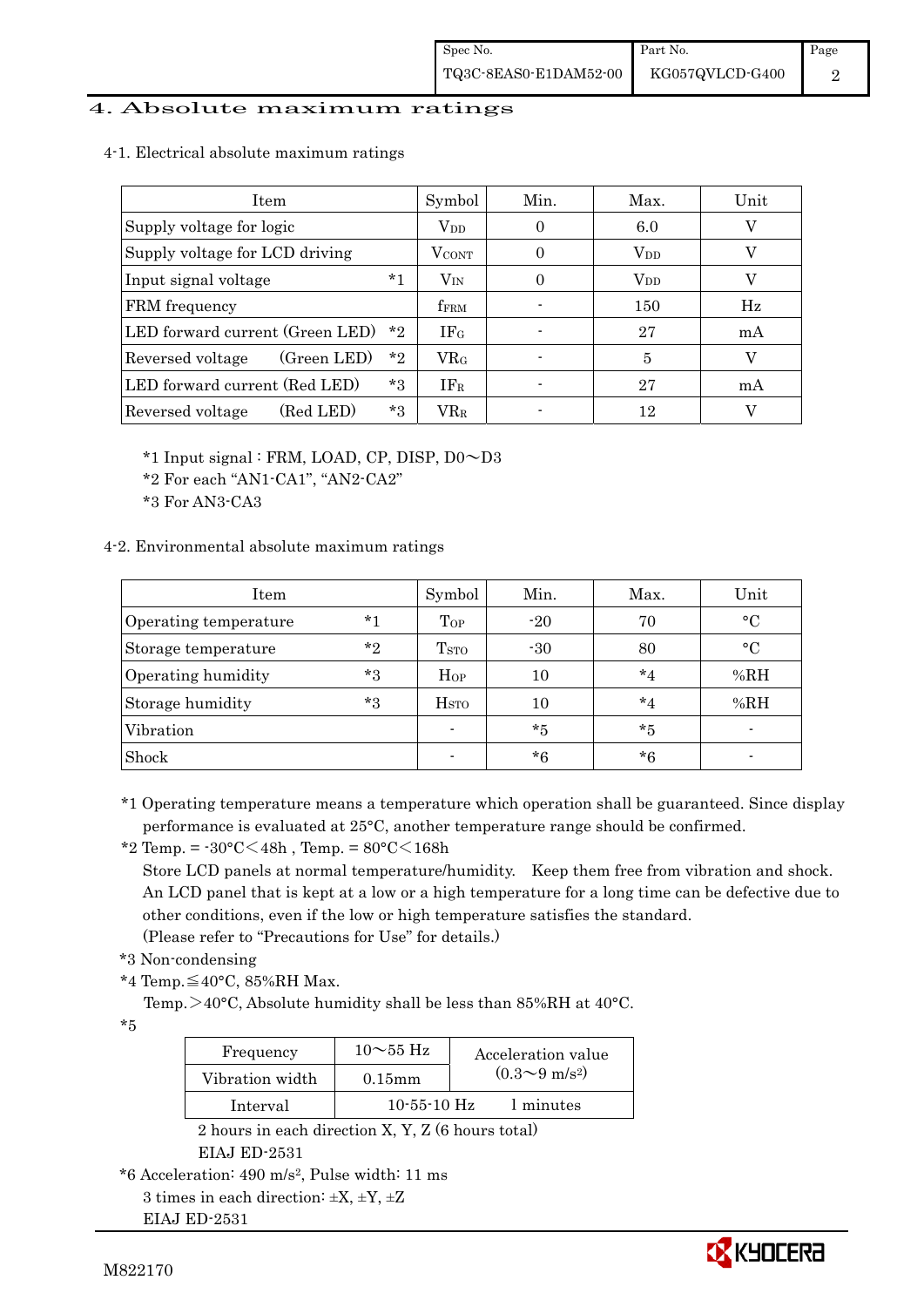### 5. Electrical characteristics

 $5-1.$  V<sub>DD</sub> =  $5.0V$ 

| $V_{DD}$ = +5.0V±5%, Temp. = -20 $\sim$ 70°C   |                                   |                      |                    |                            |                        |                           |
|------------------------------------------------|-----------------------------------|----------------------|--------------------|----------------------------|------------------------|---------------------------|
| Item                                           | Symbol                            | Condition            | Min.               | Typ.                       | Max.                   | Unit                      |
| Supply voltage for logic                       | $V_{DD}$                          |                      | 4.75               | 5.00                       | 5.25                   | $\mathbf V$               |
| Supply voltage for LCD driving<br>$*1, *2, *3$ | $V_{\text{CONT}} = V_{\text{OP}}$ | $-20\sim70$ °C       | 1.45               | 1.95                       | 2.45                   | $\mathbf V$               |
| Input signal voltage                           |                                   | "High" level         | 0.8V <sub>DD</sub> |                            | <b>V</b> <sub>DD</sub> | $\boldsymbol{\mathrm{V}}$ |
| (FRM, LOAD, CP, DISP, D0~D3)                   | $V_{IN}$                          | "Low" level"         | $\Omega$           |                            | 0.2V <sub>DD</sub>     | $\mathbf V$               |
| Input current                                  | $I_{IN}$                          | Input signal         | $-100$             |                            | 100                    | μA                        |
| Rush current for logic                         | <b>IRUSH</b>                      | When LCD<br>turn on. |                    | $3.0A$ (Peak) $\times$ 1ms |                        |                           |
| Clock frequency                                | $f_{\rm CP}$                      |                      |                    |                            | 10.00                  | MHz                       |
| $*_{4}$<br>Frame frequency                     | fFRM                              |                      | 70                 | 75                         | 80                     | Hz                        |
| Current consumption for logic                  | $_{\rm{LDD}}$                     | $*5$                 |                    | 17                         | 22                     | mA                        |
| Power consumption                              | P <sub>DISP</sub>                 |                      |                    | 85                         | 110                    | mW                        |

- \*1 Maximum contrast ratio is obtained by adjusting the LCD supply voltage ( $V_{\text{CONT}} = V_{\text{OP}}$ ) for driving the LCD.
- \*2 Frame frequency :  $f_{\text{FRM}} = 75 \text{Hz}$
- \*3 The LCD module has a temperature compensation circuit.
- \*4 In consideration of display quality, it is recommended that frame frequency be set in the range of 70-80Hz. When you have to use higher frame and clock frequencies, confirm the LCD's performance and quality prior to finalizing the frequency value. Generally, as frame and clock frequencies become higher current consumption increases and display quality will degrade.

#### \*5 Display pattern:

 $V_{DD} = 5.0V$ ,  $V_{CONT} = V_{OP}$ ,  $f_{FRM} = 75Hz$ ,  $f_{CP} = 1.44MHz$ ,  $Temp = 25°C$  $1\ 2\ 3\ 4\ 5\ 6\ \cdot\ \cdot\ \cdot\ \cdot\ \cdot\ \cdot\ \cdot\ \cdot\ \cdot\ \cdot\ \cdot\ 320(\mathrm{dot})$ 1 2 3 : : : 239 **■** 240 □□□□□□□□□□□□□□□□□□□□(dot) ■■■■■■■■■■■■■■■■■■■■ □□□□□□□□□□□□□□□□□□□□ ■■■■■■■■■■■■■■■■■■■■ □□□□□□□□□□□□□□□□□□□□ ■■■■■■■■■■■■■■■■■■■■ □□□□□□□□□□□□□□□□□□□□ ■■■■■■■■■■■■■■■■■■■■

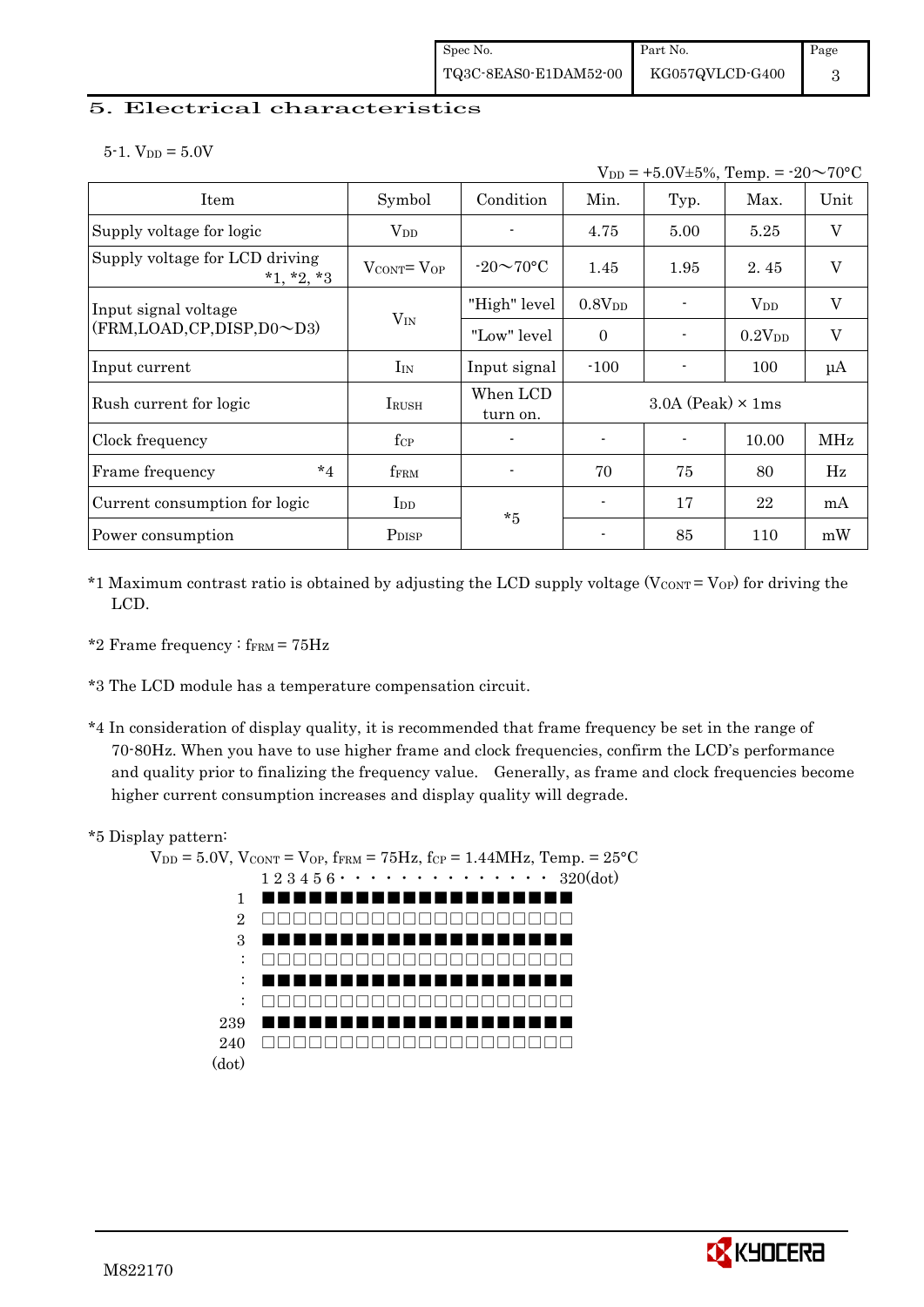Spec No. TQ3C-8EAS0-E1DAM52-00 Part No. KG057QVLCD-G400 Page 4

 $5 - 2.$  V<sub>DD</sub> =  $3.3V$ 

 $V_{DD} = +3.3V \pm 0.3V$ , Temp. =  $-20 \sim 70$ °C

| Item                                           | Symbol                      | Condition            | Min.                       | Typ. | Max.        | Unit         |
|------------------------------------------------|-----------------------------|----------------------|----------------------------|------|-------------|--------------|
| Supply voltage for logic                       | $V_{DD}$                    |                      | 3.0                        | 3.3  | $3.6\,$     | $\mathbf{V}$ |
| Supply voltage for LCD driving<br>$*1, *2, *3$ | $V_{\rm CONT} = V_{\rm OP}$ | $-20\sim70$ °C       | 1.45                       | 1.95 | 2.45        | V            |
| Input signal voltage                           |                             | "High" level         | $0.8V_{DD}$                |      | $V_{DD}$    | V            |
| $(FRM, LOAD, CP, DISP, D0 \sim D3)$            | $V_{IN}$                    | "Low" level          | $\Omega$                   |      | $0.2V_{DD}$ | V            |
| Input current                                  | $I_{IN}$                    | Input signal         | $-100$                     |      | 100         | $\mu A$      |
| Rush current for logic                         | IRUSH                       | When LCD<br>turn on. | $3.0A$ (Peak) $\times$ 1ms |      |             |              |
| Clock frequency                                | $f_{\rm CP}$                |                      |                            |      | 10.00       | MHz          |
| $*_{4}$<br>Frame frequency                     | fFRM                        |                      | 70                         | 75   | 80          | $_{\rm Hz}$  |
| Current consumption for logic                  | $_{\rm{LDD}}$               | $*5$                 |                            | 25   | 33          | mA           |
| Power consumption                              | P <sub>DISP</sub>           |                      |                            | 83   | 109         | mW           |

 $*1$  Maximum contrast ratio is obtained by adjusting the LCD supply voltage (V $_{\text{CONT}}$ =V<sub>OP</sub>) for driving the LCD.

\*2 Frame frequency :  $f_{\text{FRM}} = 75 \text{Hz}$ 

\*3 The LCD module has a temperature compensation circuit.

\*4 In consideration of display quality, it is recommended that frame frequency be set in the range of 70-80Hz. When you have to use higher frame and clock frequencies, confirm the LCD's performance and quality prior to finalizing the frequency value. Generally, as frame and clock frequencies become higher current consumption increases and display quality will degrade.



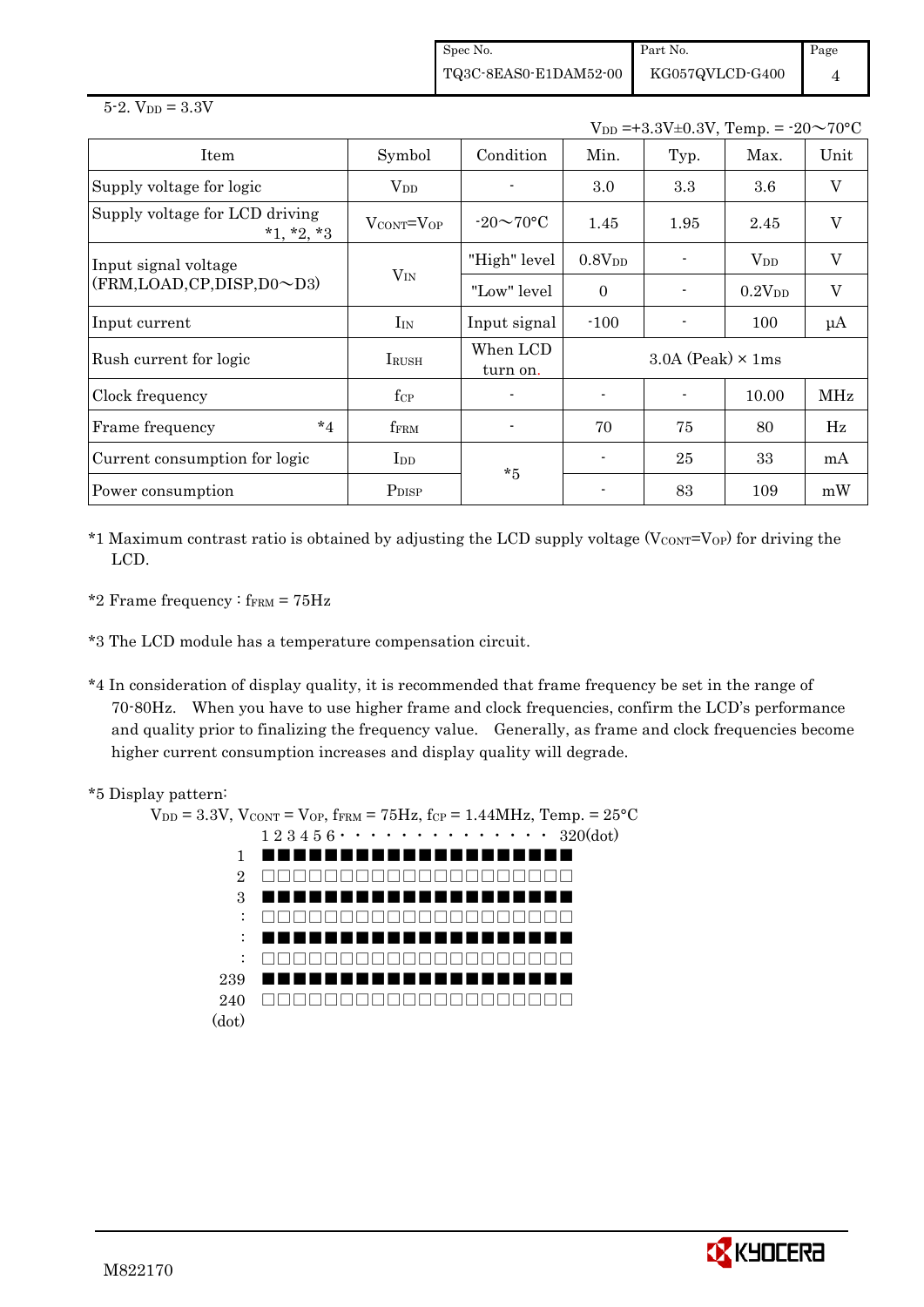Spec No. TQ3C-8EAS0-E1DAM52-00 Part No. KG057QVLCD-G400 Page

5

|                     |       |                |                             |                          | Measuring spot = $\phi$ 6.0mm, Temp. = 25°C |                          |                   |
|---------------------|-------|----------------|-----------------------------|--------------------------|---------------------------------------------|--------------------------|-------------------|
| Item                |       | Symbol         | Condition                   | Min.                     | Typ.                                        | Max.                     | Unit              |
|                     | Rise  | $\tau_r$       | $\theta = \phi = 0^{\circ}$ |                          | 380                                         | 480                      | ms                |
| Response time       | Down  | T d            | $\theta = \phi = 0^{\circ}$ | $\overline{\phantom{a}}$ | 120                                         | 220                      | ms                |
|                     |       | $\theta$ upper |                             | $\overline{\phantom{a}}$ | 20                                          |                          |                   |
|                     |       | $\theta$ lower | $CR \geq 2$                 | ٠                        | 40                                          |                          | deg.              |
| Viewing angle range |       | $\phi$ left    |                             |                          | 45                                          | $\overline{a}$           |                   |
|                     |       | $\phi$ RIGHT   |                             | $\overline{\phantom{a}}$ | 45                                          |                          | deg.              |
| Contrast ratio      |       | CR             | $\theta = \phi = 0^{\circ}$ | 5                        | 10                                          | $\overline{\phantom{a}}$ |                   |
|                     | Green | $L_G$          | IF=25mA/Line                | 130                      | 190                                         | $\overline{\phantom{a}}$ |                   |
| <b>Brightness</b>   | Red   | $L_{R}$        | IF=25mA/Line                | 55                       | 80                                          |                          | cd/m <sup>2</sup> |
|                     | Green | $\mathbf X$    | $\theta = \phi = 0^{\circ}$ | 0.17                     | 0.22                                        | 0.27                     |                   |
| Chromaticity        |       | y              |                             | 0.66                     | 0.71                                        | 0.76                     |                   |
| coordinates         |       | $\mathbf X$    | $\theta = \phi = 0^{\circ}$ | 0.13                     | 0.18                                        | 0.23                     |                   |
|                     | Black | y              |                             | 0.68                     | 0.73                                        | 0.78                     |                   |
|                     | Red   | $\mathbf X$    | $\theta = \phi = 0^{\circ}$ | 0.63                     | 0.68                                        | 0.73                     |                   |
| Chromaticity        |       | $\mathbf y$    |                             | 0.27                     | 0.32                                        | 0.37                     |                   |
| coordinates         | Black | $\mathbf X$    |                             | 0.62                     | 0.67                                        | 0.72                     |                   |
|                     |       | $\mathbf y$    | $\theta = \phi = 0^{\circ}$ | 0.27                     | 0.32                                        | 0.37                     |                   |

# 6. Optical characteristics

Optimum contrast is obtained by adjusting the LCD driving voltage  $(V_{OP})$  while at the viewing angle of  $\theta = \phi = 0^{\circ}$ .

6-1. Definition of contrast ratio

$$
CR(Contrast ratio) = \frac{Brightness with all pixels "Green"}
$$
  
Brightness with all pixels "Black"

6-2. Definition of Vor



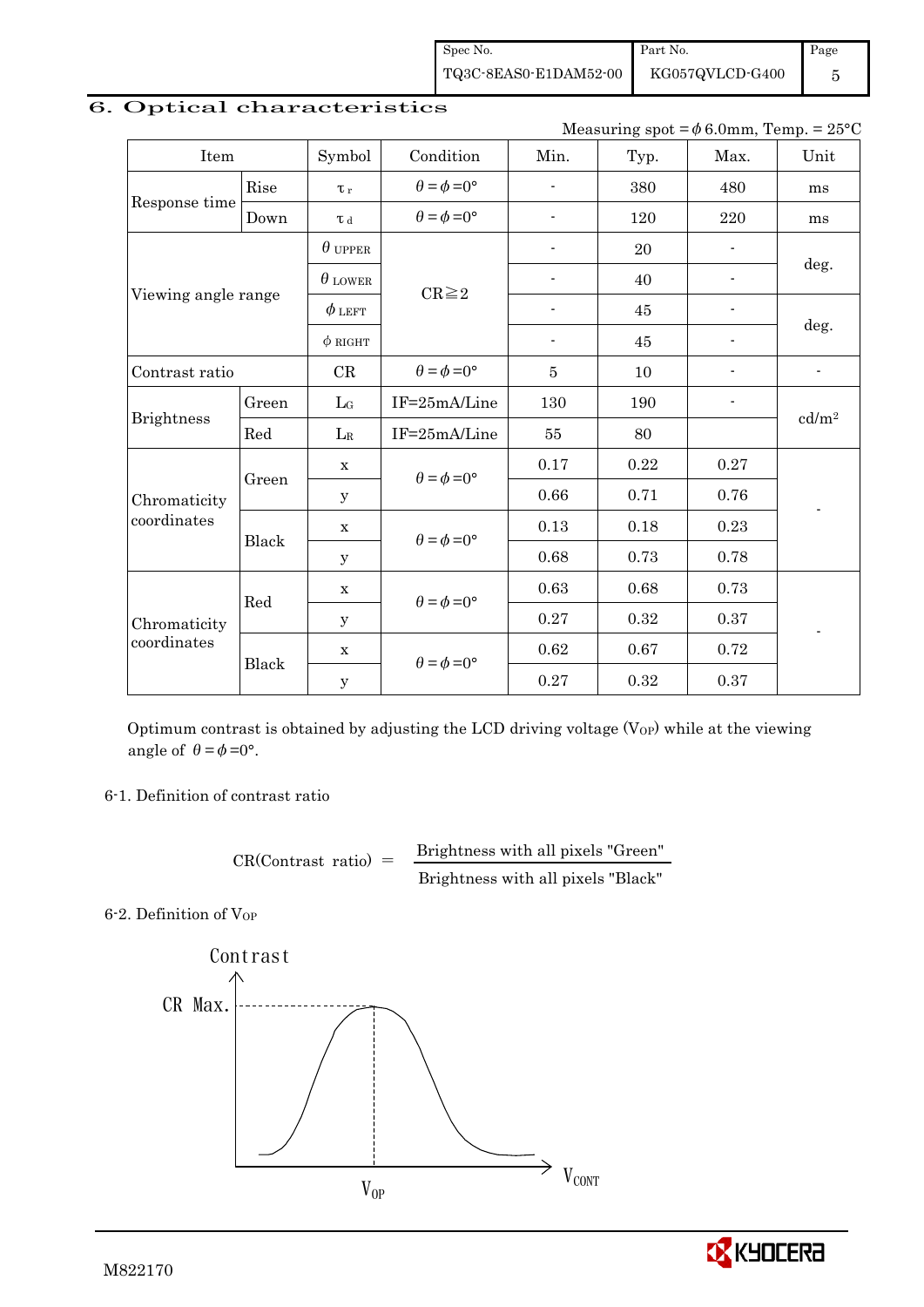### 6-3. Definition of response time



#### 6-4. Definition of viewing angle











1) Rating is defined on the average in the viewing area.

2) Measured 30 minutes after the LED is powered on. (Ambient temp. = 25°C)

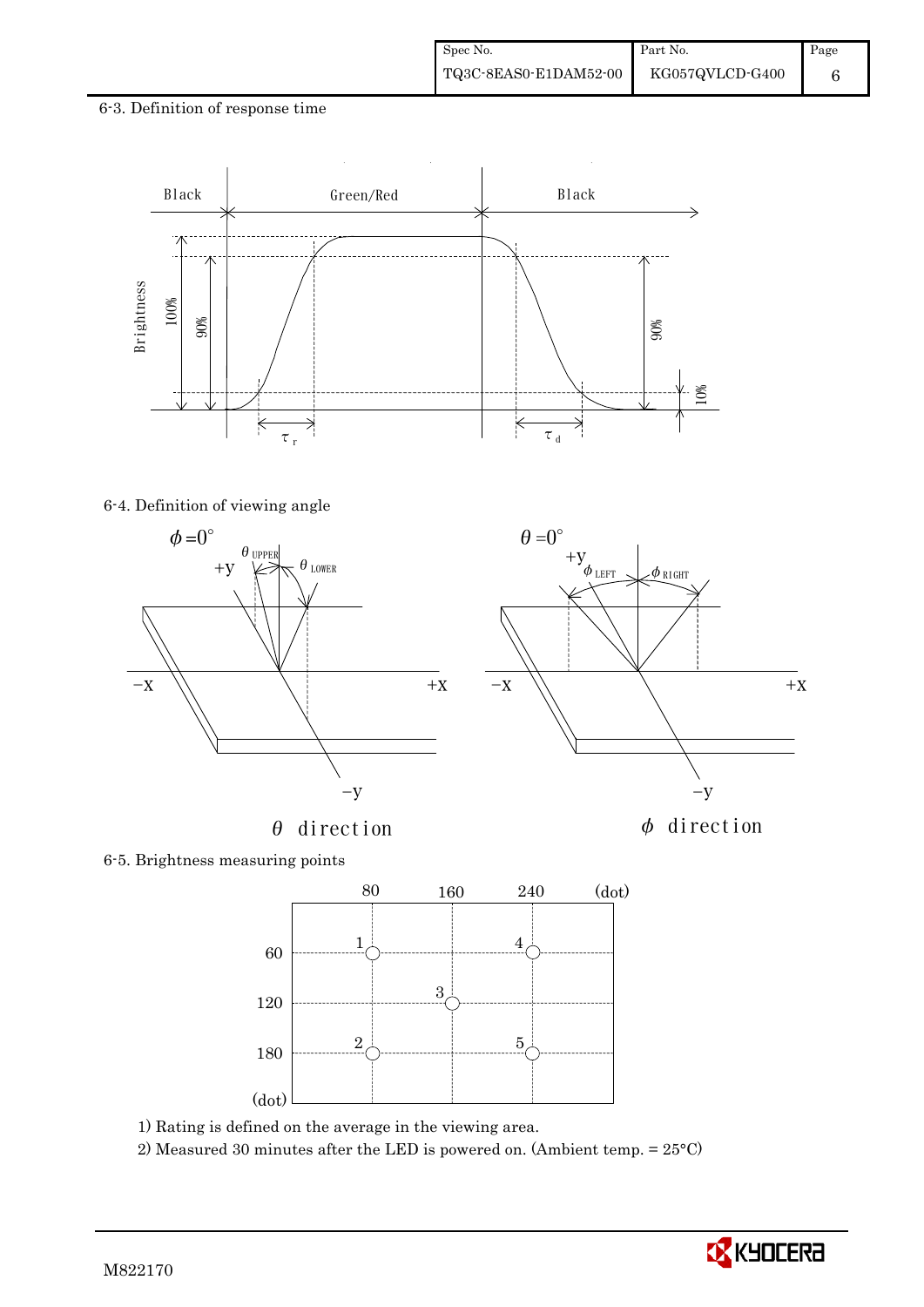## 7. Circuit block diagram



7-1. Power supply



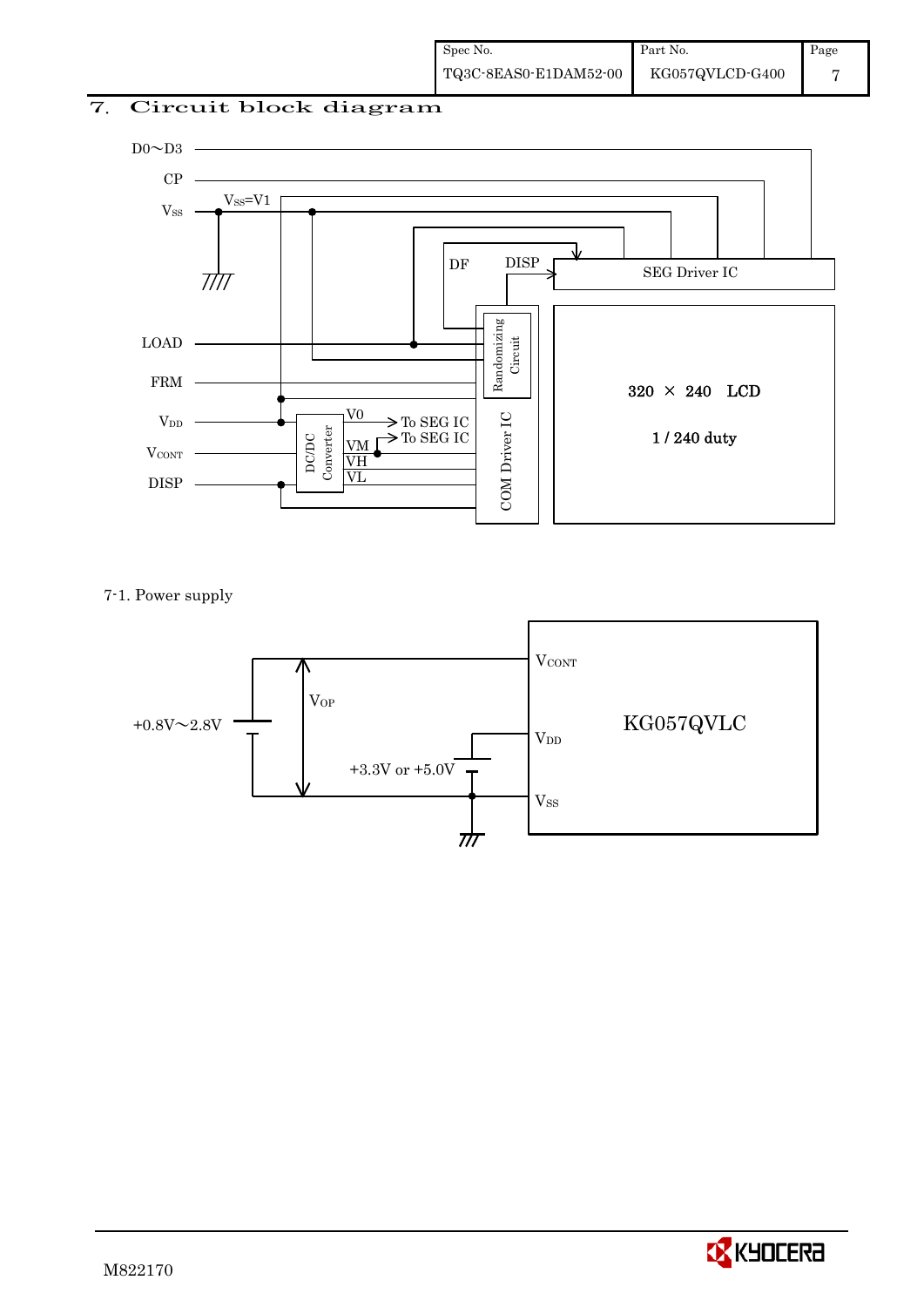### 8. Interface signals

| No.            | Symbol         | Description                                  | Level         |
|----------------|----------------|----------------------------------------------|---------------|
| $\mathbf{1}$   | <b>FRM</b>     | Synchronous signal for driving scanning line | H             |
| $\sqrt{2}$     | <b>LOAD</b>    | Data signal latch clock                      | $H\to L$      |
| 3              | CP             | Data signal shift clock                      | $H\to L$      |
| $\overline{4}$ | <b>DISP</b>    | Display control signal                       | H(ON), L(OFF) |
| $\bf 5$        | $V_{DD}$       | Power supply for logic                       |               |
| $\,6$          | $V_{SS}$       | <b>GND</b>                                   |               |
| $\overline{7}$ | <b>VCONT</b>   | LCD adjust voltage                           |               |
| 8              | N.C.           |                                              |               |
| 9              | N.C.           | No connect                                   |               |
| 10             | N.C.           |                                              |               |
| 11             | N.C.           |                                              |               |
| 12             | D <sub>3</sub> |                                              |               |
| 13             | D <sub>2</sub> |                                              | H(ON), L(OFF) |
| 14             | D1             | Display data                                 |               |
| 15             | D <sub>0</sub> |                                              |               |
| 16             | $V_{DD}$       |                                              |               |
| 17             | $V_{DD}$       | Power supply for logic                       |               |
| 18             | $V_{SS}$       |                                              |               |
| 19             | $V_{SS}$       | $\mathop{\rm GND}$                           |               |
| 20             | $V_{SS}$       |                                              |               |

### 8-1. Pin assignment of LCD panel

 $\rm LCD~connector ~~:~~08\text{-}6210\text{-}020\text{-}340\text{-}800+~~(ELCO)$ Recommended matching FFC or FPC : 0.5mm pitch

- 
- 

### 8-2. Pin assignment of LED

| No.            | Symbol          | Description             |
|----------------|-----------------|-------------------------|
| $\mathbf{1}$   | AN1             | Anode $1$ for Green LED |
| $\overline{2}$ | AN2             | Anode 2/for Green LED   |
| 3              | AN3             | Anode 3/for Red LED     |
| $\overline{4}$ | CA1             | Cathode 1/for Green LED |
| 5              | CA2             | Cathode 2/for Green LED |
| 6              | CA <sub>3</sub> | Cathode 3/for Red LED   |

| LCD side connector             | $:$ SHLP-06V-S-B        | (JST)                          |
|--------------------------------|-------------------------|--------------------------------|
| Recommended matching connector |                         |                                |
|                                | $:$ SM06B-SHLS-TF       | (JST)                          |
|                                | : SM06B-SHLS-TF(LF)(SN) | $(JST)\cdots$ (RoHS Compliant) |

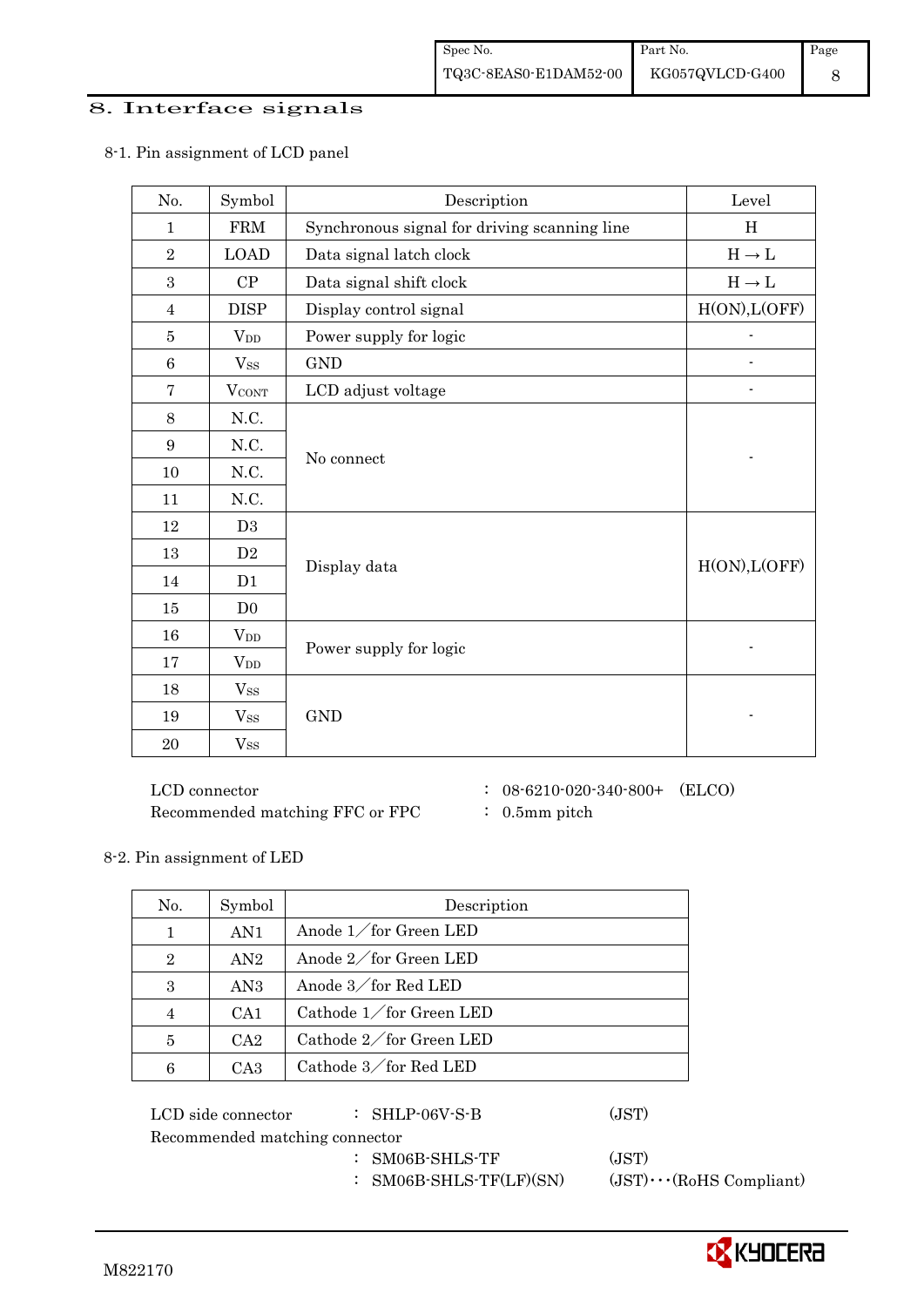

\* The cycle of the LOAD signal should be stable and continuously applied without interruption.

\* The above-mentioned timing chart is a reference to set up a LCD module, not an electrical rating.

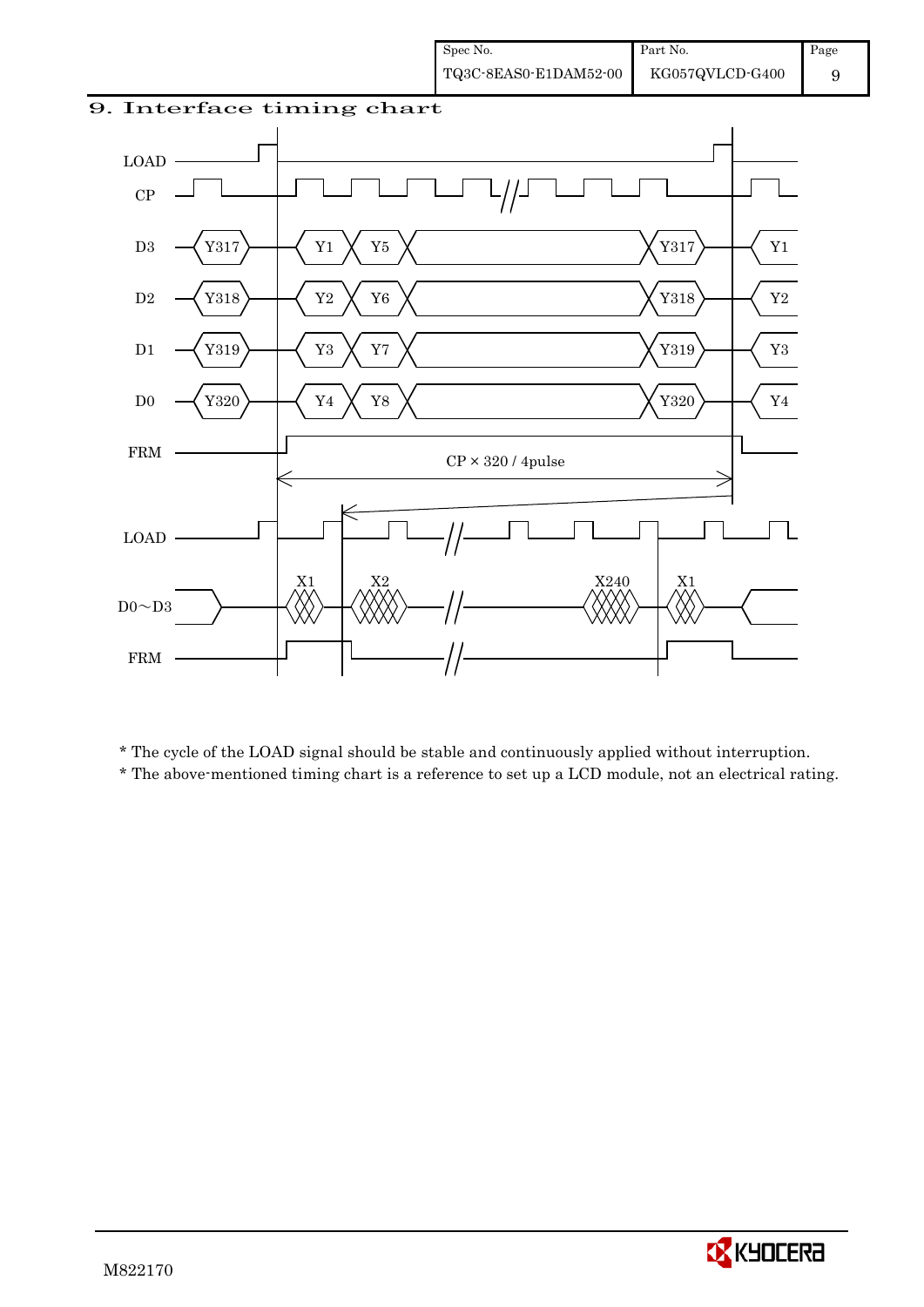## 10. Input timing characteristics





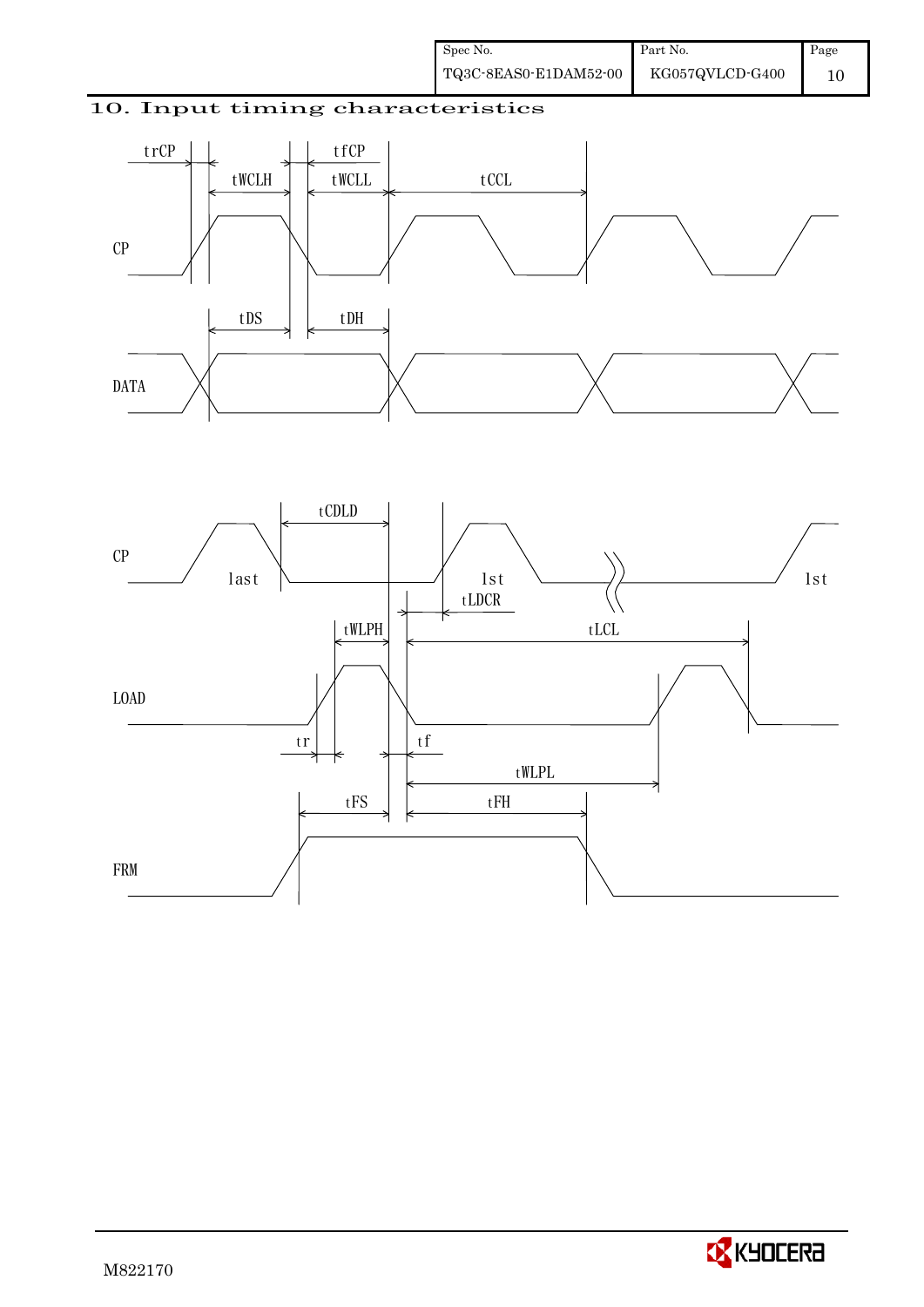| Spec No.              | Part No.        | Page |
|-----------------------|-----------------|------|
| TQ3C-8EAS0-E1DAM52-00 | KG057QVLCD-G400 |      |

## 10-1. Switching characteristics  $(V_{DD} = 5.0V)$

|                                  | Input characteristics : $V_{DD} = +5.0V \pm 5\%$ , Temp. = -20~70°C |                          |                          |      |
|----------------------------------|---------------------------------------------------------------------|--------------------------|--------------------------|------|
| Item                             | Symbol                                                              | Min.                     | Max.                     | Unit |
| $*_{1}$<br>CP cycle              | tCCL                                                                | 100                      | $\overline{\phantom{0}}$ | ns   |
| CP"H" pulse width                | tWCLH                                                               | 30                       | $\blacksquare$           | ns   |
| CP"L" pulse width                | tWCLL                                                               | 30                       | $\overline{\phantom{a}}$ | ns   |
| CP rise up time                  | trCP                                                                | $\overline{\phantom{a}}$ | 15                       | ns   |
| CP fall down time                | tfCP                                                                | $\blacksquare$           | 15                       | ns   |
| Data set up time                 | tDS                                                                 | 25                       | $\overline{\phantom{a}}$ | ns   |
| Data hold time                   | $t$ DH                                                              | 25                       | $\blacksquare$           | ns   |
| LOAD "H" pulse width             | tWLPH                                                               | 40                       | $\overline{\phantom{a}}$ | ns   |
| LOAD "L" pulse width             | tWLPL                                                               | 400                      | $\overline{\phantom{a}}$ | ns   |
| LOAD cycle                       | $*_{2}$<br>tLCL                                                     | 500                      | $\overline{\phantom{0}}$ | ns   |
| $CP \rightarrow$ LOAD delay time | tCDLD                                                               | 60                       | $\overline{\phantom{a}}$ | ns   |
| $LOAD \rightarrow CP$ delay time | tLDCR                                                               | 60                       | $\overline{\phantom{a}}$ | ns   |
| Input signal rise up time        | tr                                                                  | $\blacksquare$           | 20                       | ns   |
| Input signal fall down time      | tf                                                                  | $\overline{\phantom{a}}$ | 20                       | ns   |
| FRM data set up time             | tFS                                                                 | 120                      | $\blacksquare$           | ns   |
| FRM data hold time               | tFH                                                                 | 30                       | $\blacksquare$           | ns   |

\*1 CP cycle is adjusted so that FRM signal is 75Hz.

\*2 LOAD cycle is constant.

## 10-2. Switching characteristics  $(V_{DD} = 3.3V)$

|                                  | Input characteristics : $V_{DD} = +3.3V \pm 0.3V$ , Temp. = -20~70°C |        |                          |                          |      |
|----------------------------------|----------------------------------------------------------------------|--------|--------------------------|--------------------------|------|
| Item                             |                                                                      | Symbol | Min.                     | Max.                     | Unit |
| CP cycle                         | $*_{1}$                                                              | tCCL   | 100                      |                          | ns   |
| CP"H" pulse width                |                                                                      | tWCLH  | 40                       | $\blacksquare$           | ns   |
| CP"L" pulse width                |                                                                      | tWCLL  | 40                       | $\overline{\phantom{a}}$ | ns   |
| CP rise up time                  |                                                                      | trCP   | $\overline{\phantom{a}}$ | 20                       | ns   |
| CP fall down time                |                                                                      | tfCP   | $\blacksquare$           | 20                       | ns   |
| Data set up time                 |                                                                      | tDS    | 35                       | $\overline{\phantom{a}}$ | ns   |
| Data hold time                   |                                                                      | $t$ DH | 35                       | $\overline{\phantom{a}}$ | ns   |
| LOAD "H" pulse width             |                                                                      | tWLPH  | 50                       | $\overline{\phantom{a}}$ | ns   |
| LOAD "L" pulse width             |                                                                      | tWLPL  | 400                      | $\overline{\phantom{a}}$ | ns   |
| LOAD cycle                       | $*_{2}$                                                              | tLCL   | 500                      | $\blacksquare$           | ns   |
| $CP \rightarrow$ LOAD delay time |                                                                      | tCDLD  | 60                       | $\overline{\phantom{a}}$ | ns   |
| $LOAD \rightarrow CP$ delay time |                                                                      | tLDCR  | 80                       | $\blacksquare$           | ns   |
| Input signal rise up time        |                                                                      | tr     | $\blacksquare$           | 20                       | ns   |
| Input signal fall down time      |                                                                      | tf     | $\overline{\phantom{0}}$ | 20                       | ns   |
| FRM data set up time             |                                                                      | tFS    | 120                      | $\overline{\phantom{a}}$ | ns   |
| FRM data hold time               |                                                                      | tFH    | 30                       | $\overline{\phantom{a}}$ | ns   |

\*1 CP cycle is adjusted so that FRM signal is 75Hz.

\*2 LOAD cycle is constant.

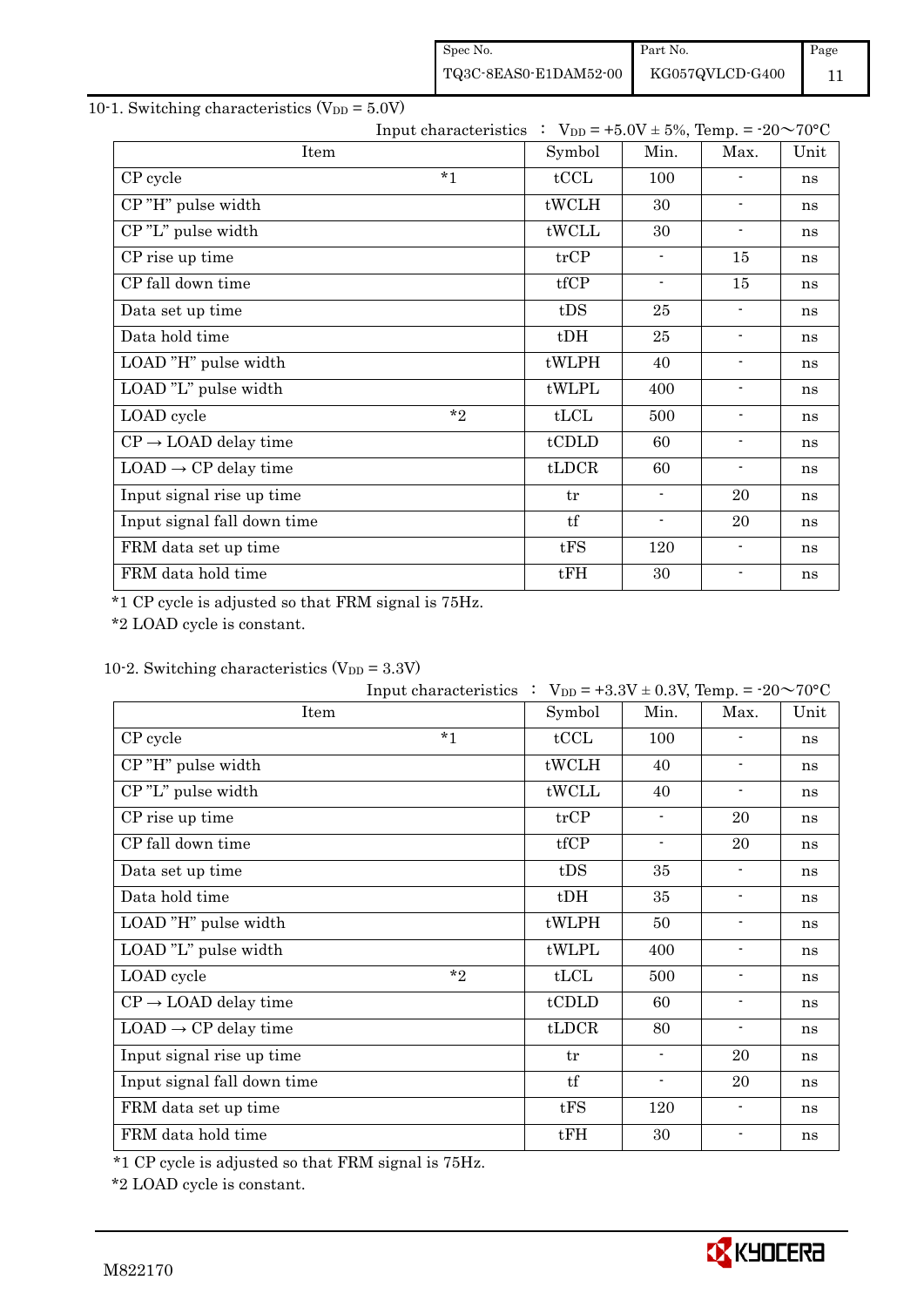| Spec No.              | Part No.        | Page |
|-----------------------|-----------------|------|
| TQ3C-8EAS0-E1DAM52-00 | KG057QVLCD-G400 |      |

# 11. Supply voltage sequence condition

In normal operation, logic within the LCD module reverses the polarity of the drive voltage every few lines to prevent DC damage to the liquid crystal material. But when a voltage is present on  $V_{\text{CONT}}$  outside of the time when the  $V_{\text{DD}}$  logic voltage is stable, a drive voltage is applied to the liquid crystal material without the polarity reversals. This sometimes result in a deterioration of display quality and a reduction in life time.



\* Input signal: FRM, LOAD, CP, D0~D3

 \* The above sequence should be designed as to maintain each normal voltage when the liquid crystal module load is applied to your system.

\* Control the supply voltage sequence to not float any signal line when the LCD panel is being driven.

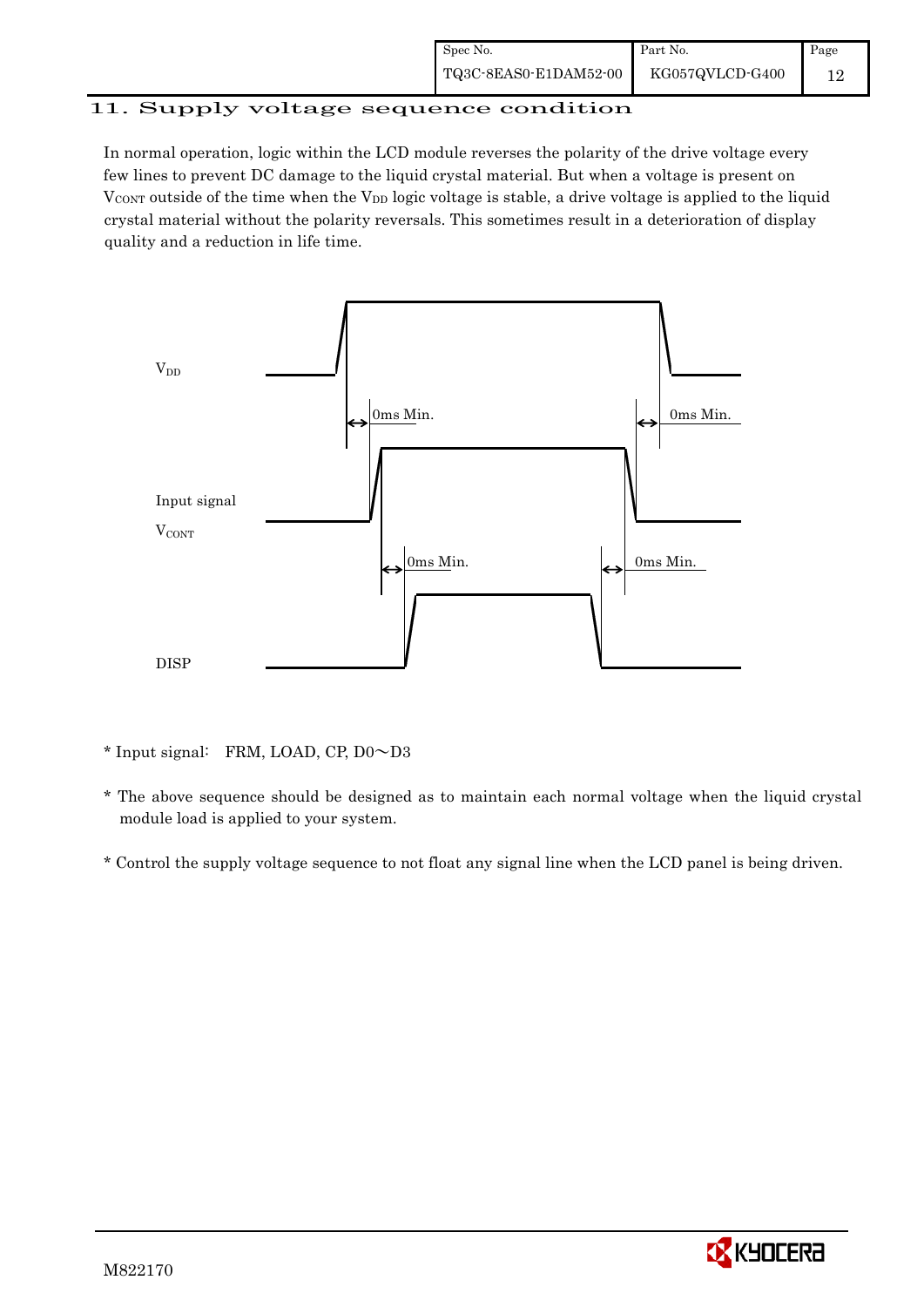### 12. Backlight characteristics

| 12-1. Green LED ratings |  |  |
|-------------------------|--|--|
|-------------------------|--|--|

| Item                |         | Symbol          | Min. | Typ.         | Max. | Unit         | Note                       |
|---------------------|---------|-----------------|------|--------------|------|--------------|----------------------------|
| Forward current     | $*_{1}$ | IF <sub>G</sub> |      | 25           |      | mA           | Ta= $-20 \sim 70$ °C       |
|                     |         |                 |      | 19.3         | 22.3 |              | IF= $25mA * 1, Ta = -20°C$ |
| Forward voltage     |         | VFG             |      | 18.5         | 21.5 |              | IF= $25mA *1$ , Ta= $25°C$ |
|                     |         |                 |      | 17.7         | 20.7 | V            | IF= $25mA *1$ , Ta= $70°C$ |
| Operating life time | $*_{2}$ | T <sub>G</sub>  |      | $(28,000)*3$ |      | $\mathbf{h}$ | IF= $25mA *1$ , Ta= $25°C$ |

\*1 For each "AN1-CA1", "AN2-CA2"

\*2 When brightness decrease 50% of initial brightness.

\*3 Life time is estimated data. (Condition: IF=25mA, Ta=25℃ in chamber)

 \* An input current below (8.0) mA may reduce the brightness uniformity of the LED backlight. This is because the amount of light from each LED chip is different. Therefore, please evaluate carefully before finalizing the input current.

#### 12-2. Red LED ratings

| Item            |      | Symbol | Min.                     | Typ. | Max.           | Unit | <b>Note</b>                         |
|-----------------|------|--------|--------------------------|------|----------------|------|-------------------------------------|
| Forward current | $*1$ | $IF_R$ | $\overline{\phantom{a}}$ | 25   | $\blacksquare$ | mA   | Ta= $-20 \sim 70$ °C                |
|                 |      |        |                          | 18.7 | 21.4           |      | IF= $25mA * 1, Ta = -20°C$          |
| Forward voltage |      | $VF_R$ |                          | 18.0 | 20.7           |      | IF=25mA $*1$ , Ta=25 <sup>°</sup> C |
|                 |      |        | $\overline{\phantom{0}}$ | 17.3 | 20.0           |      | IF= $25mA *1$ , Ta= $70°C$          |

\*1 For "AN3-CA3"

\* An input current below (8.0) mA may reduce the brightness uniformity of the LED backlight. This is because the amount of light from each LED chip is different. Therefore, please evaluate carefully before finalizing the input current.

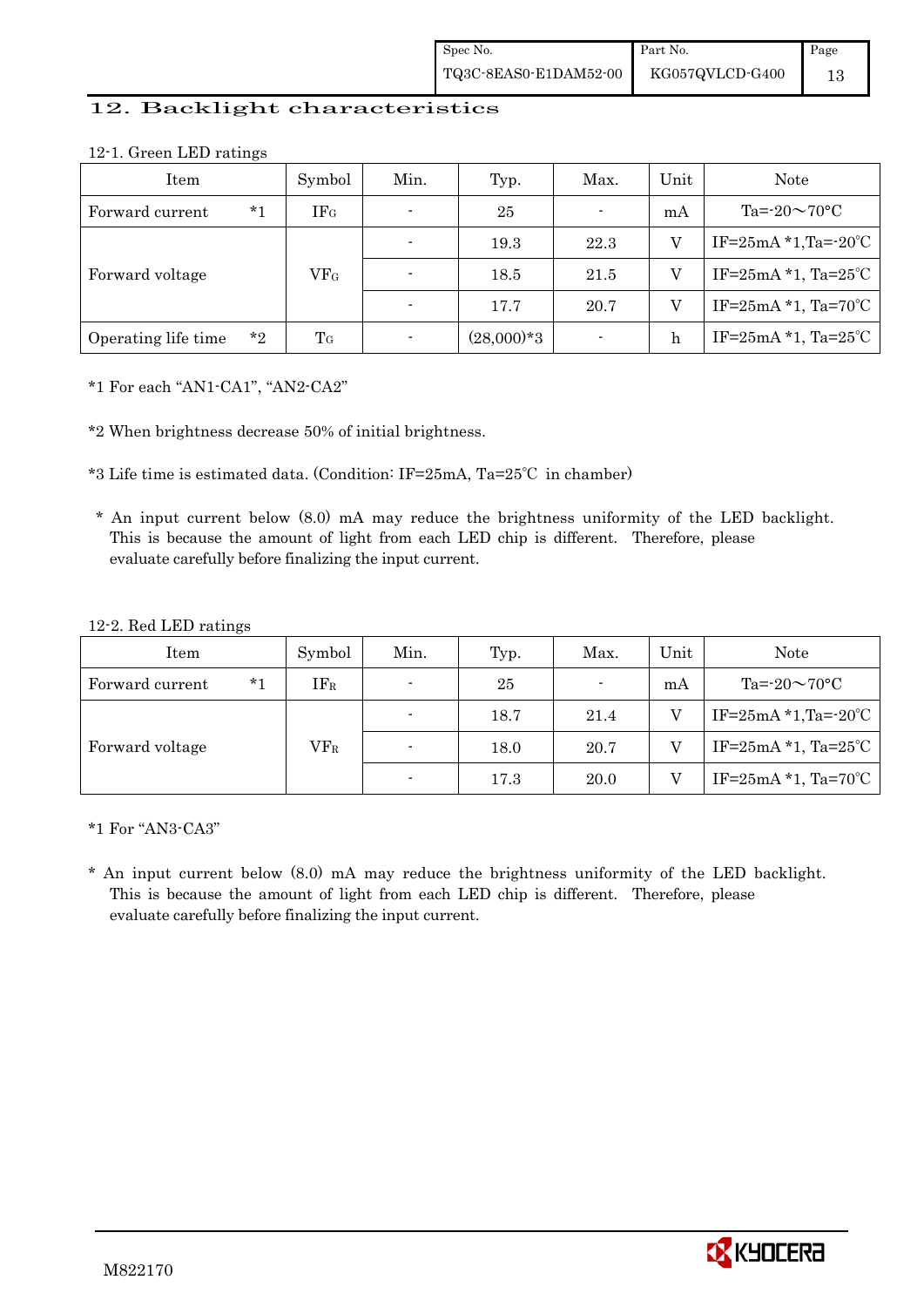### 13. Lot number identification

The lot number shall be indicated on the back of the backlight case of each LCD.

KG057QVLCD-G400 -  $\Box$  $\Box$   $\Box$   $\Box$   $\Box$  MADE IN  $\Box$  $\Box$  $\Box$  $\Box$  $\Box$ 

| $\downarrow \downarrow \quad \downarrow \quad \downarrow$ |  | $\downarrow$ |
|-----------------------------------------------------------|--|--------------|
| 12 3 4                                                    |  | $-5$         |

- No1. No5. above indicate
	- 1. Year code
	- 2. Month code
	- 3. Date
	- 4. Version Number
	- 5. Country of origin (Japan or China)

| Year | 2008 | 2009 | 2010 | 2011 | 2012 | 2013 |
|------|------|------|------|------|------|------|
| Code | ັ    |      |      |      |      |      |

| Month | Jan. | Feb. | Mar. | Apr. | May | Jun. |
|-------|------|------|------|------|-----|------|
| Code  |      |      | ౿    |      |     |      |

| Month      | Jul. | Aug. | Sep. | $_{\rm Oct.}$ | Nov. | Dec. |
|------------|------|------|------|---------------|------|------|
| $\rm Code$ |      |      |      | ∡⊾            |      |      |

### 14. Warranty

#### 14-1. Incoming inspection

Please inspect the LCD within one month after your receipt.

#### 14-2. Production warranty

 Kyocera warrants its LCD's for a period of 12 months from the ship date. Kyocera shall, by mutual agreement, replace or re-work defective LCD's that are shown to be Kyocera's responsibility.

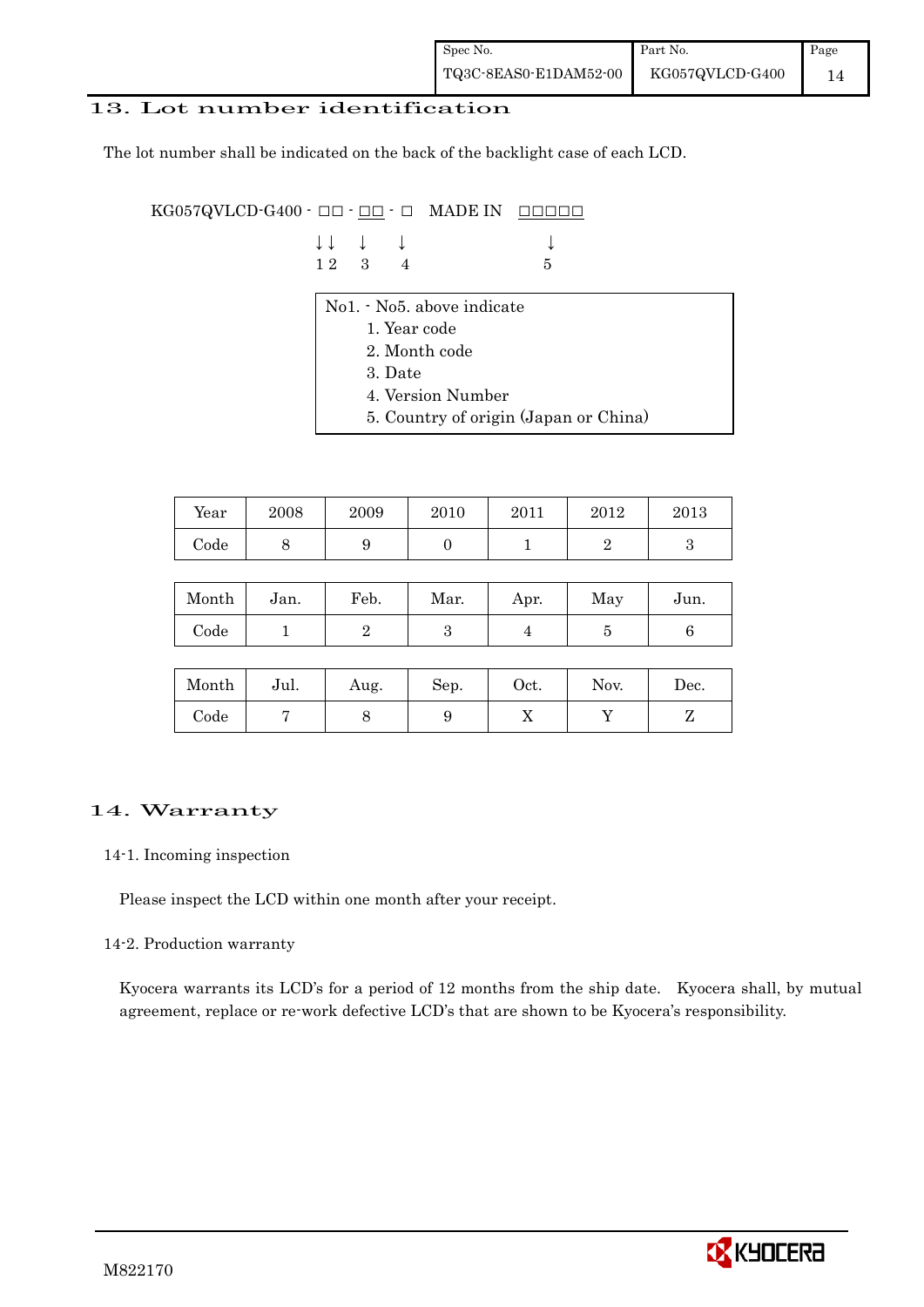### 15. Precautions for use

15-1. Installation of the LCD

- 1) The LCD module has a grounding hole. Please ground the module to prevent noise and to stabilize its performance as circumstances demand.
- 2) A transparent protection plate shall be added to protect the LCD and its polarizer.
- 3) The LCD shall be installed so that there is no pressure on the LSI chips.
- 4) The LCD shall be installed flat, without twisting or bending.
- 5) Please design the housing window so that its edges are between the active area and the effective area of the LCD screen.
- 6) Please refer to the following our recommendable value of Clamp-down torque when installing. Clamp-down torque :  $0.32\pm0.03$ N·m

Please set up 'SPEED-LOW', 'SOFT START-SLOW' when using electric driver.

Recommendable screw JIS tapping screw two types nominal dia.3.0mm installing boss hole depth  $4.4\pm0.2$ mm

Please be careful not to use high torque which may damage LCD module in installation.

7) A transparent protection sheet is attached to the polarizer. Please remove the protection film slowly before use, paying attention to static electricity.

15-2. Static electricity

- 1) Since CMOS ICs are mounted directly onto the LCD glass, protection from static electricity is required.
- 2) Workers should use body grounding. Operator should wear ground straps.

15-3. LCD operation

- 1) The LCD shall be operated within the limits specified. Operation at values outside of these limits may shorten life, and/or harm display images.
- 2) Adjust the "Supply voltage for LCD driving  $(V_{\text{CONT}})$ " to obtain optimum viewing angle and contrast ratio.

#### 15-4. Storage

- 1) The LCD shall be stored within the temperature and humidity limits specified. Store in a dark area, and protect the LCD from direct sunlight or fluorescent light.
- 2) Always store the LCD so that it is free from external pressure onto it.

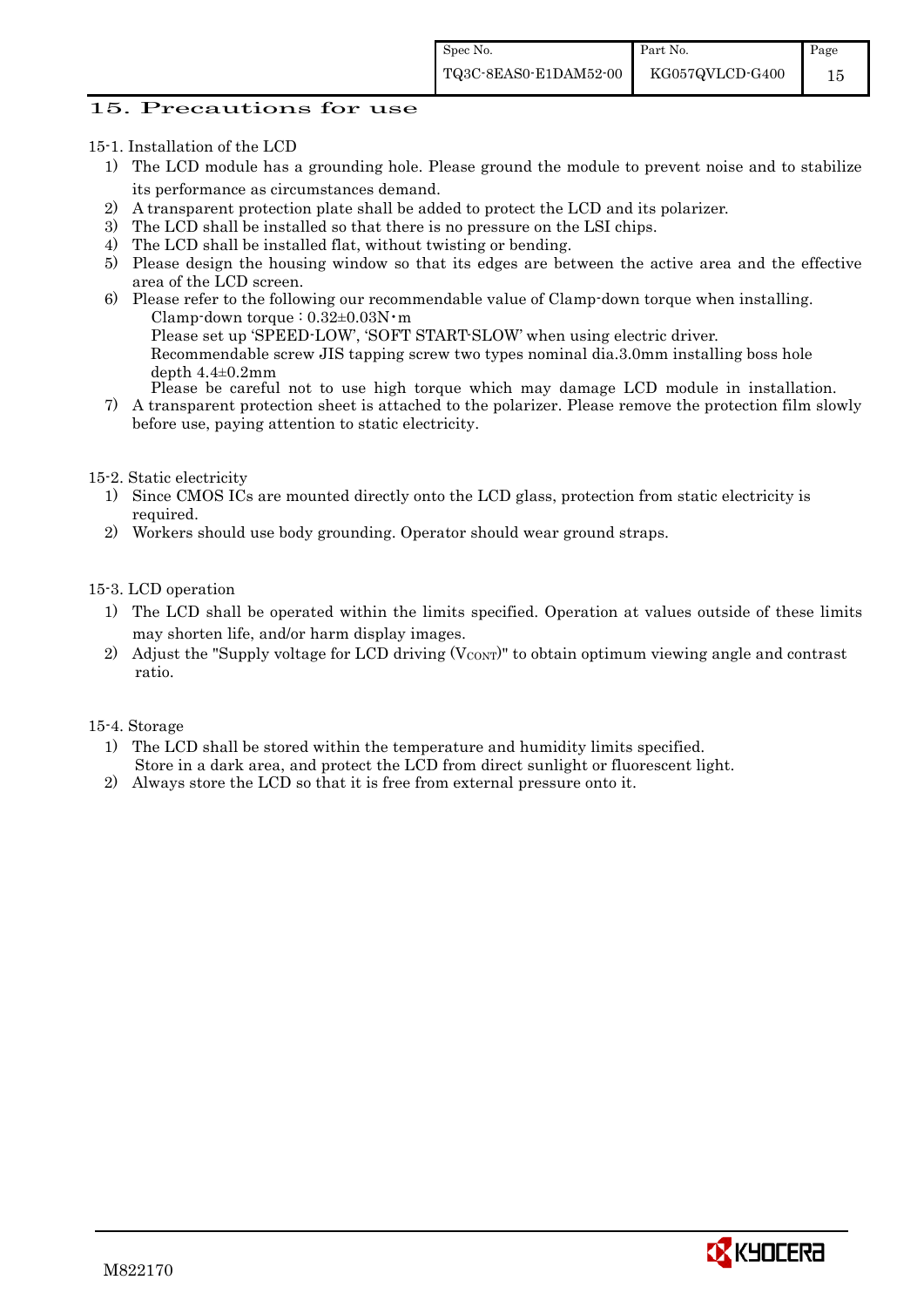### 15-5. Usage

- 1) DO NOT store in a high humidity environment for extended periods. Polarizer degradation bubbles, and/or peeling off of the polarizer may result.
- 2) The front polarizer is easily scratched or damaged. Prevent touching it with any hard material, and from being pushed or rubbed.
- 3) The LCD screen may be cleaned by wiping the screen surface with a soft cloth or cotton pad using a little Ethanol.
- 4) Water may cause damage or discoloration of the polarizer. Clean condensation or moisture from any source immediately.
- 5) Always keep the LCD free from condensation during testing. Condensation may permanently spot or stain the polarizer.
- 6) Do not pull the LED lead wires and do not bend the root of the wires. Housing should be designed to protect LED lead wires from external stress.
- 7) Do not disassemble LCD module because it will result in damage.
- 8) This Kyocera LCD module has been specifically designed for use in general electronic devices, but not for use in a special environment such as usage in an active gas. Hence, when the LCD is supposed to be used in a special environment, evaluate the LCD thoroughly beforehand and do not expose the LCD to chemicals such as an active gas.
- 9) Please do not use solid-base image pattern for long hours because a temporary afterimage may appear. We recommend using screen saver etc. in cases where a solid-base image pattern must be used.
- 10) Liquid crystal may leak when the module is broken. Be careful not to let the fluid go into your eyes and mouth. In the case the fluid touches your body; rinse it off right away with water and soap.

| Test item                            | Test condition                                                                                        | Test time | Judgement                                                  |                                                                            |  |
|--------------------------------------|-------------------------------------------------------------------------------------------------------|-----------|------------------------------------------------------------|----------------------------------------------------------------------------|--|
| High temp.<br>atmosphere             | $80^{\circ}$ C                                                                                        | 240h      | Display function<br>Display quality<br>Current consumption | $\therefore$ No defect<br>: No defect<br>$\therefore$ No defect            |  |
| Low temp.<br>atmosphere              | $-30^{\circ}$ C                                                                                       | 240h      | Display function<br>Display quality<br>Current consumption | : No defect<br>$\therefore$ No defect<br>$\therefore$ No defect            |  |
| High temp.<br>humidity<br>atmosphere | 40°C 90% RH                                                                                           | 240h      | Display function<br>Display quality<br>Current consumption | $\therefore$ No defect<br>: No defect<br>$\therefore$ No defect            |  |
| Temp. cycle                          | $-30^{\circ}$ C<br>0.5 <sub>h</sub><br>0.5 <sub>h</sub><br>R.T.<br>$80^{\circ}$ C<br>0.5 <sub>h</sub> | 10cycles  | Display function<br>Display quality<br>Current consumption | $\therefore$ No defect<br>$\therefore$ No defect<br>$\therefore$ No defect |  |
| High temp.<br>operation              | $70^{\circ}$ C                                                                                        | 500h      | Display function<br>Display quality<br>Current consumption | : No defect<br>$\therefore$ No defect<br>$\therefore$ No defect            |  |

## 16. Reliability test data

\* Each test item uses a test LCD only once. The tested LCD is not used in any other tests.

\* The LCD is tested in circumstances in which there is no condensation.

\* The reliability test is not an out-going inspection.

 \* The result of the reliability test is for your reference purpose only. The reliability test is conducted only to examine the LCD's capability.

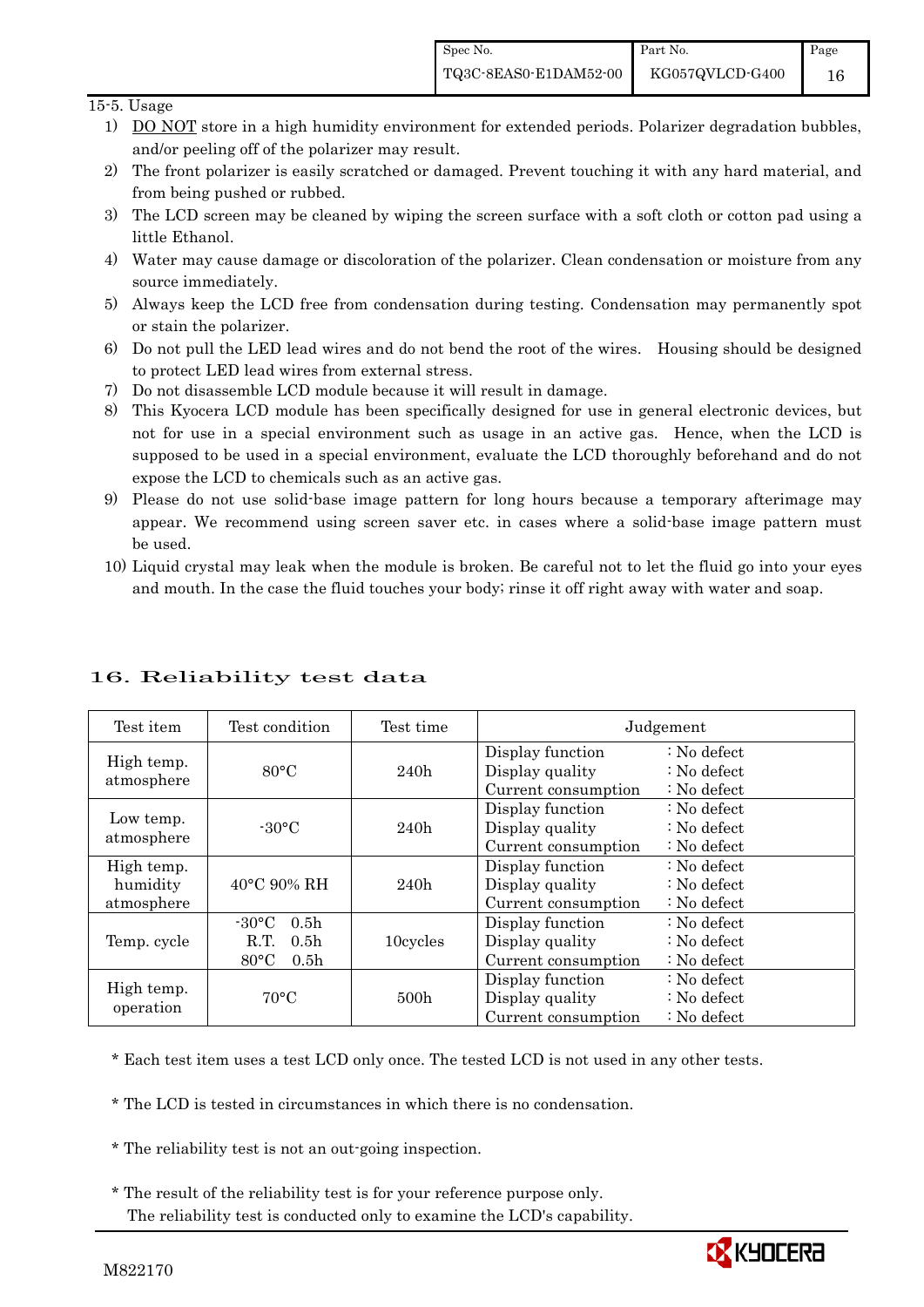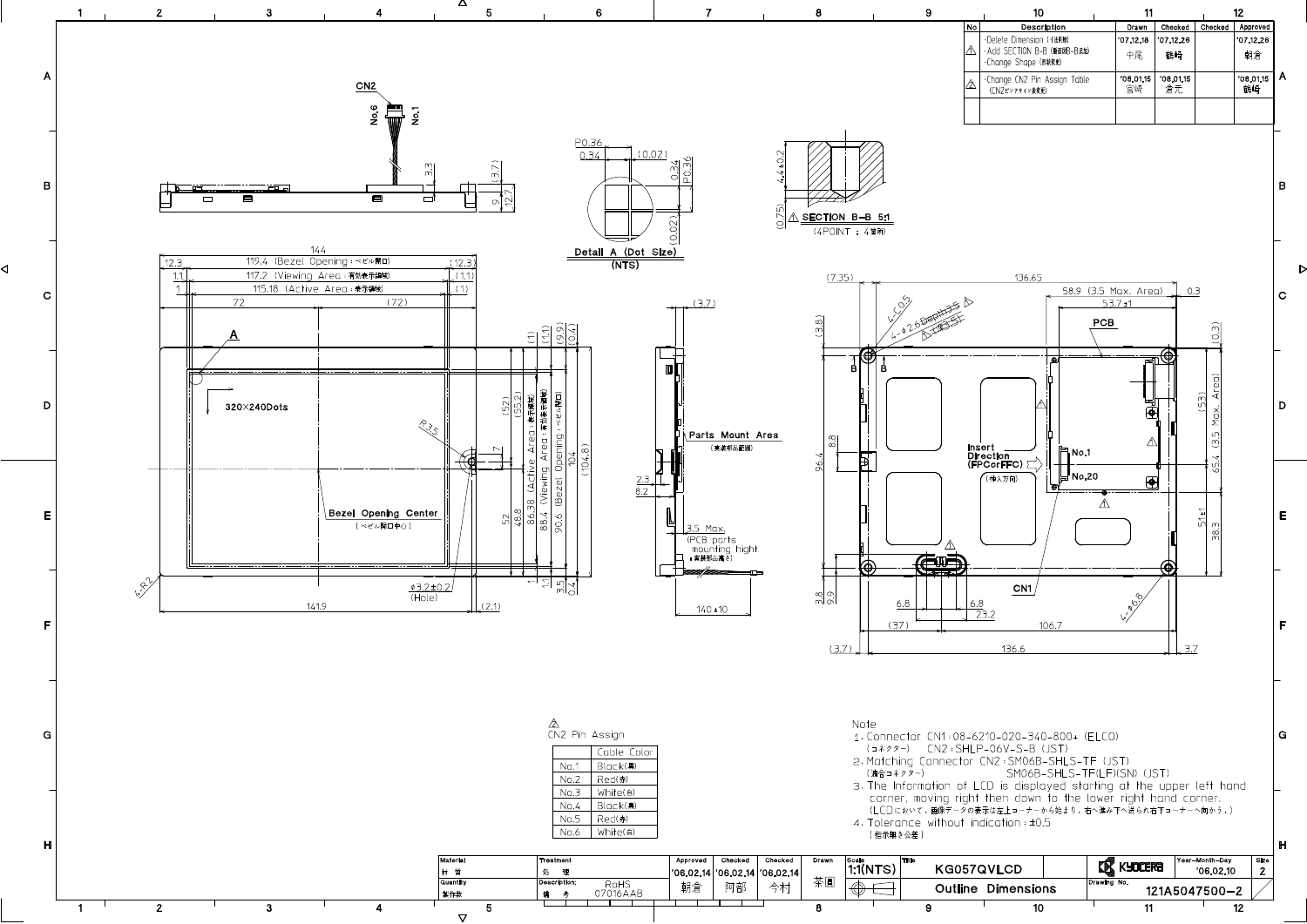|      | Spec No.   TQ3C-8EAS0-E2DAM49-00 |
|------|----------------------------------|
| Hate | <b>January 21, 2008</b>          |

# KYOCERA INSPECTION STANDARD

# TYPE : KG057QVLCD-G400

## KYOCERA CORPORATION KAGOSHIMA HAYATO PLANT LCD DIVISION

| Original         |            | Designed by $:$ Engineering dept. | Confirmed by $:QA$ dept. |                                     |          |
|------------------|------------|-----------------------------------|--------------------------|-------------------------------------|----------|
| Issue Date       | Prepared   | Checked                           | Approved                 | Checked                             | Approved |
| January 21, 2008 | 20 Johnson |                                   |                          | W. Yamo (f. Matrimoto J. Sakaguchi) | . ful    |

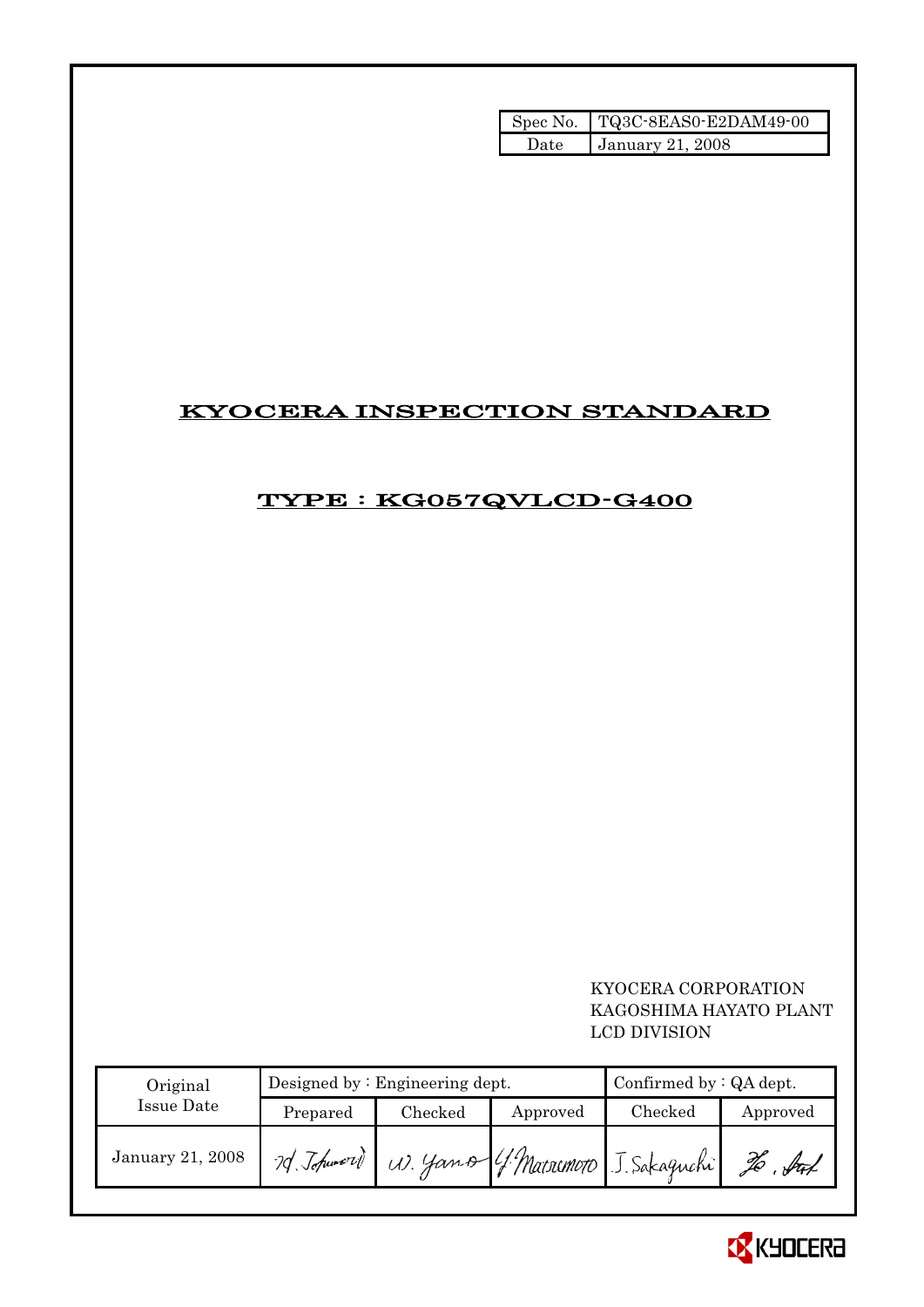| Spec No.              | Part No.        | Page |
|-----------------------|-----------------|------|
| TQ3C-8EAS0-E2DAM49-00 | KG057QVLCD-G400 |      |

|         |             |      |                     | Revision record                 |                        |                         |          |
|---------|-------------|------|---------------------|---------------------------------|------------------------|-------------------------|----------|
|         |             |      |                     | Designed by : Engineering dept. |                        | Confirmed by : QA dept. |          |
|         | $\rm{Date}$ |      | Checked<br>Prepared |                                 | ${\Large\bf Approved}$ | $\rm Checked$           | Approved |
|         |             |      |                     |                                 |                        |                         |          |
|         |             |      |                     |                                 |                        |                         |          |
| Rev.No. | $\rm{Date}$ | Page |                     |                                 | Descriptions           |                         |          |
|         |             |      |                     |                                 |                        |                         |          |
|         |             |      |                     |                                 |                        |                         |          |
|         |             |      |                     |                                 |                        |                         |          |
|         |             |      |                     |                                 |                        |                         |          |
|         |             |      |                     |                                 |                        |                         |          |
|         |             |      |                     |                                 |                        |                         |          |
|         |             |      |                     |                                 |                        |                         |          |
|         |             |      |                     |                                 |                        |                         |          |
|         |             |      |                     |                                 |                        |                         |          |
|         |             |      |                     |                                 |                        |                         |          |
|         |             |      |                     |                                 |                        |                         |          |
|         |             |      |                     |                                 |                        |                         |          |
|         |             |      |                     |                                 |                        |                         |          |
|         |             |      |                     |                                 |                        |                         |          |
|         |             |      |                     |                                 |                        |                         |          |
|         |             |      |                     |                                 |                        |                         |          |
|         |             |      |                     |                                 |                        |                         |          |
|         |             |      |                     |                                 |                        |                         |          |
|         |             |      |                     |                                 |                        |                         |          |
|         |             |      |                     |                                 |                        |                         |          |
|         |             |      |                     |                                 |                        |                         |          |
|         |             |      |                     |                                 |                        |                         |          |
|         |             |      |                     |                                 |                        |                         |          |
|         |             |      |                     |                                 |                        |                         |          |
|         |             |      |                     |                                 |                        |                         |          |
|         |             |      |                     |                                 |                        |                         |          |
|         |             |      |                     |                                 |                        |                         |          |
|         |             |      |                     |                                 |                        |                         |          |
|         |             |      |                     |                                 |                        |                         |          |
|         |             |      |                     |                                 |                        |                         |          |
|         |             |      |                     |                                 |                        |                         |          |
|         |             |      |                     |                                 |                        |                         |          |
|         |             |      |                     |                                 |                        |                         |          |
|         |             |      |                     |                                 |                        |                         |          |
|         |             |      |                     |                                 |                        |                         |          |
|         |             |      |                     |                                 |                        |                         |          |

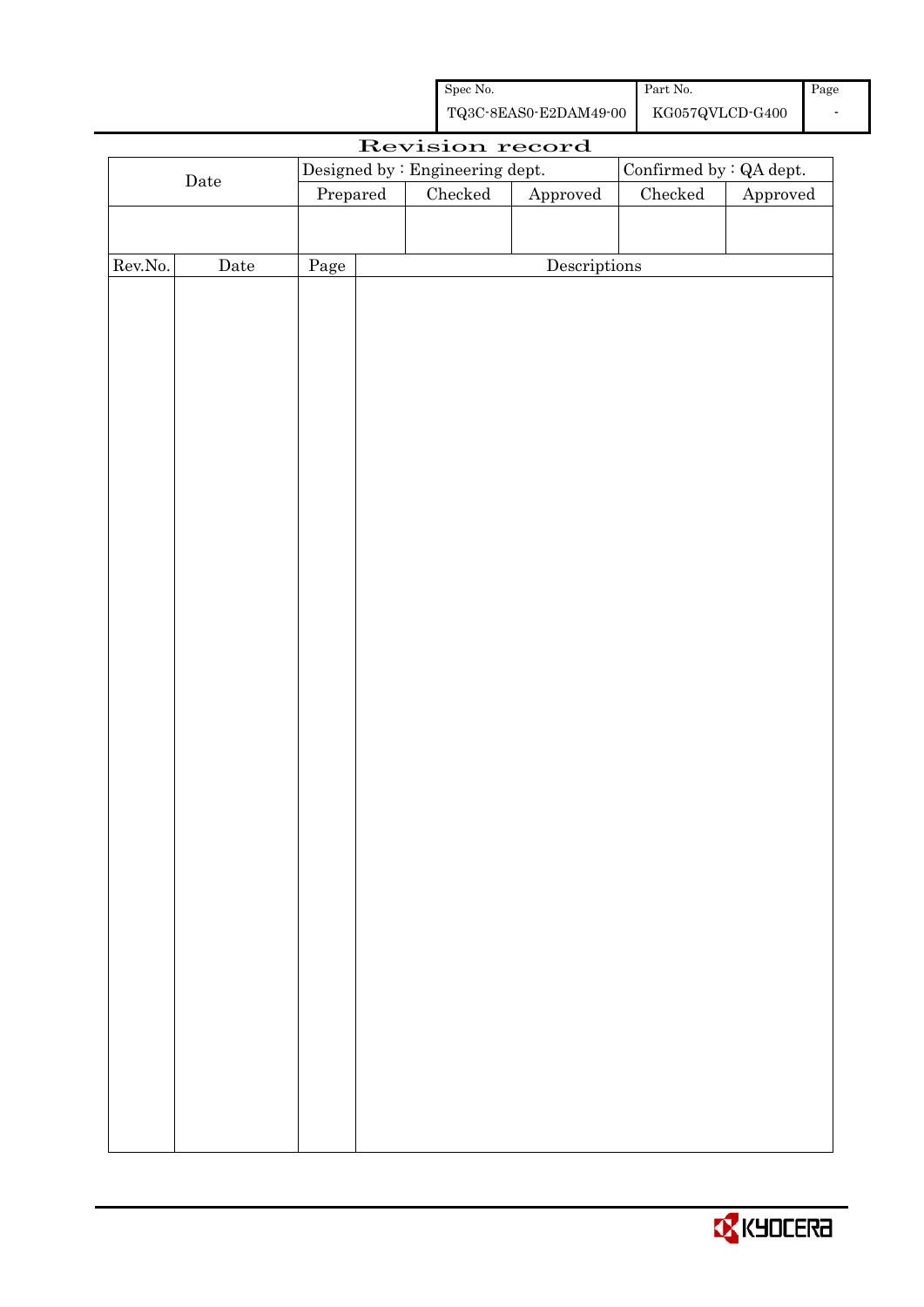# Visuals specification

1) Note

| 17 1 V U U U<br>Item     | <b>Note</b>                                                                                                                                                                                                                                                 |                                                                                                         |  |  |  |  |
|--------------------------|-------------------------------------------------------------------------------------------------------------------------------------------------------------------------------------------------------------------------------------------------------------|---------------------------------------------------------------------------------------------------------|--|--|--|--|
| General                  | 1. When defects specified in this Inspection Standards are<br>inspected, operating voltage $(V_{OP})$ shall be set at the level<br>where optimized contrast is available. Display quality is<br>applied up to effective viewing area. (Bi-level INSPECTION) |                                                                                                         |  |  |  |  |
|                          | 2. This inspection standard about the image quality shall be<br>applied to any defect within the effective viewing area and<br>shall not be applicable to outside of the area.                                                                              |                                                                                                         |  |  |  |  |
|                          | 3. Should any defects which are not specified in this standard<br>happen, additional standard shall be determined by mutual<br>agreement between customer and Kyocera.                                                                                      |                                                                                                         |  |  |  |  |
|                          | 4. Inspection conditions<br>Luminance<br>$\div 500$ Lux minimum.<br>: 300 mm(from the sample)<br>Inspection distance<br>Temperature<br>: $25 \pm 5$ °C<br>Direction<br>: right above                                                                        |                                                                                                         |  |  |  |  |
| Definition of inspection | Pinhole, Bright spot                                                                                                                                                                                                                                        | The color of a small area is                                                                            |  |  |  |  |
| item                     | Black spot, Scratch<br>Foreign particle                                                                                                                                                                                                                     | different from the remainder.<br>The phenomenon does not<br>change with voltage.                        |  |  |  |  |
|                          | Contrast variation                                                                                                                                                                                                                                          | The color of a small area is<br>different from the remainder.<br>The phenomenon change with<br>voltage. |  |  |  |  |
|                          | Polarizer<br>(Scratch, Bubble, Dent)                                                                                                                                                                                                                        | Scratch, Bubble and Dent in the<br>polarizer which can be observed<br>in on / off state.                |  |  |  |  |

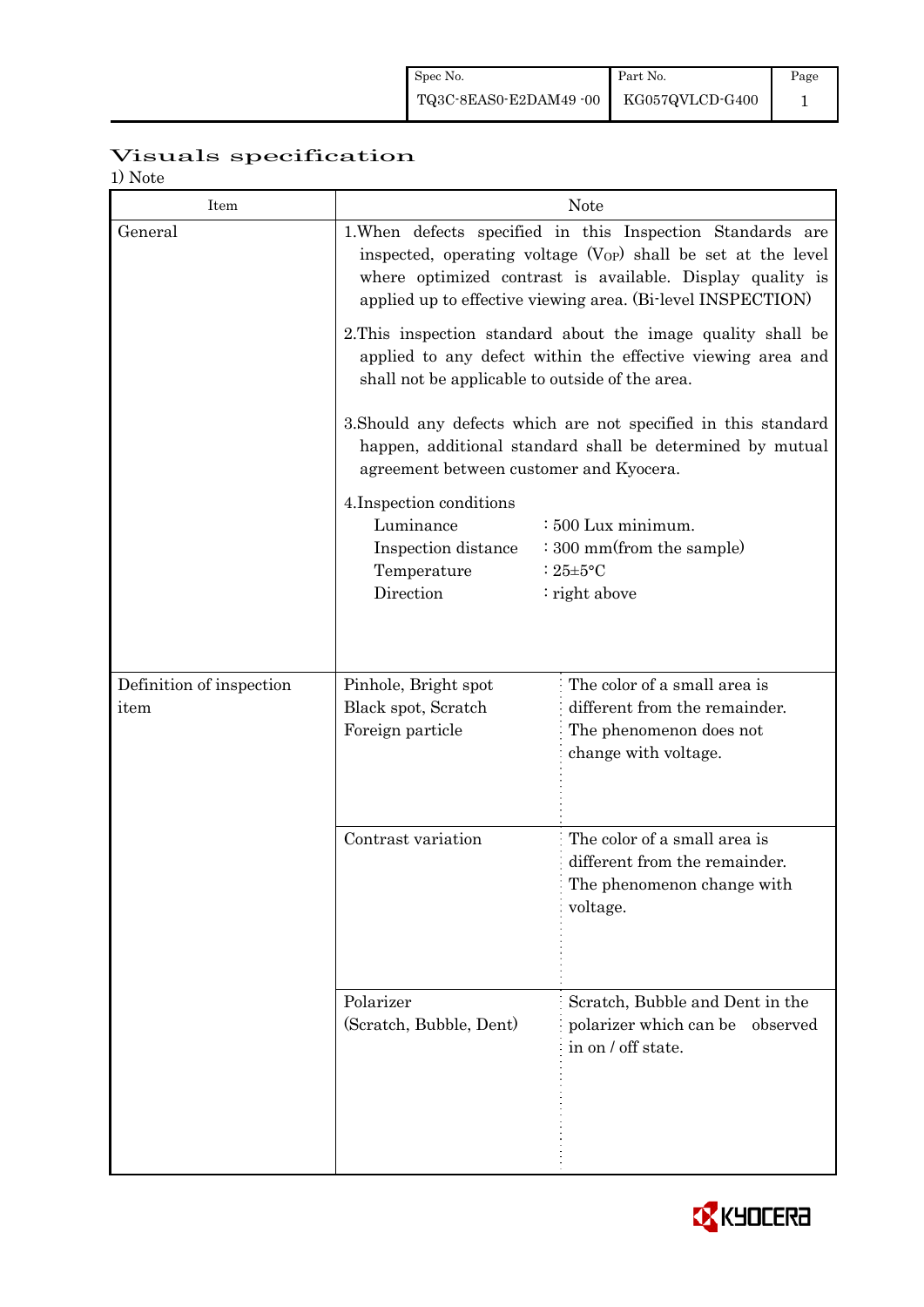| Spec No.              | Part No.        | Page |
|-----------------------|-----------------|------|
| TQ3C-8EAS0-E2DAM49-00 | KG057QVLCD-G400 |      |

| Inspection item                                       | Judgement standard         |                                             |                        |                                      |                            |  |
|-------------------------------------------------------|----------------------------|---------------------------------------------|------------------------|--------------------------------------|----------------------------|--|
| Pinhole, Bright spot,<br>Black spot, Foreign particle | $\mathbf b$                |                                             |                        |                                      |                            |  |
|                                                       |                            |                                             |                        | $d = (a + b) / 2$                    |                            |  |
|                                                       | Category                   | Size(mm)                                    |                        |                                      | Acceptable number          |  |
|                                                       | $\boldsymbol{A}$           |                                             | $d\leqq0.2$            |                                      | Neglected                  |  |
|                                                       | $\, {\bf B}$               | $0.2\,<\,\mathrm{d}\leq0.3$                 |                        |                                      | $\bf 5$                    |  |
|                                                       | $\mathcal{C}$<br>${\bf D}$ | $0.3\,<\,\mathrm{d}\leq0.5$<br>$0.5\,<\,$ d |                        |                                      | 3<br>$\boldsymbol{0}$      |  |
|                                                       |                            |                                             |                        |                                      |                            |  |
| Scratch, Foreign particle                             |                            |                                             |                        |                                      |                            |  |
|                                                       |                            |                                             |                        |                                      |                            |  |
|                                                       |                            | Width (mm)                                  | Length $(mm)$          |                                      | Acceptable<br>number       |  |
|                                                       | $\boldsymbol{A}$           | $W \leq 0.03$                               |                        |                                      | Neglected                  |  |
|                                                       | $\bf{B}$                   |                                             |                        | $L \leq 2.0$                         | Neglected                  |  |
|                                                       | $\mathcal{C}$              | $0.03< W \leq 0.10$                         | $2.0<\,$ L $\leq\!4.0$ |                                      | $\boldsymbol{3}$           |  |
|                                                       | D                          |                                             | $4.0<\,$ L             |                                      | $\overline{0}$             |  |
|                                                       | 0.10 < W<br>$\bf{E}$       |                                             |                        |                                      | According to<br>'Circular' |  |
|                                                       |                            |                                             |                        |                                      |                            |  |
| Contrast variation                                    | a                          | b                                           | $d = (a + b)/2$        |                                      |                            |  |
|                                                       |                            |                                             |                        |                                      |                            |  |
|                                                       | Category                   | Size (mm)                                   |                        | Acceptable number                    |                            |  |
|                                                       | A<br>$\bf{B}$              |                                             | $d \leqq 0.5$          | Neglected                            |                            |  |
|                                                       | $\mathcal{C}$              | $0.5 < d \leq 0.7$<br>$0.7\,<\,$ d          |                        | $\boldsymbol{3}$<br>$\boldsymbol{0}$ |                            |  |
|                                                       |                            |                                             |                        |                                      |                            |  |